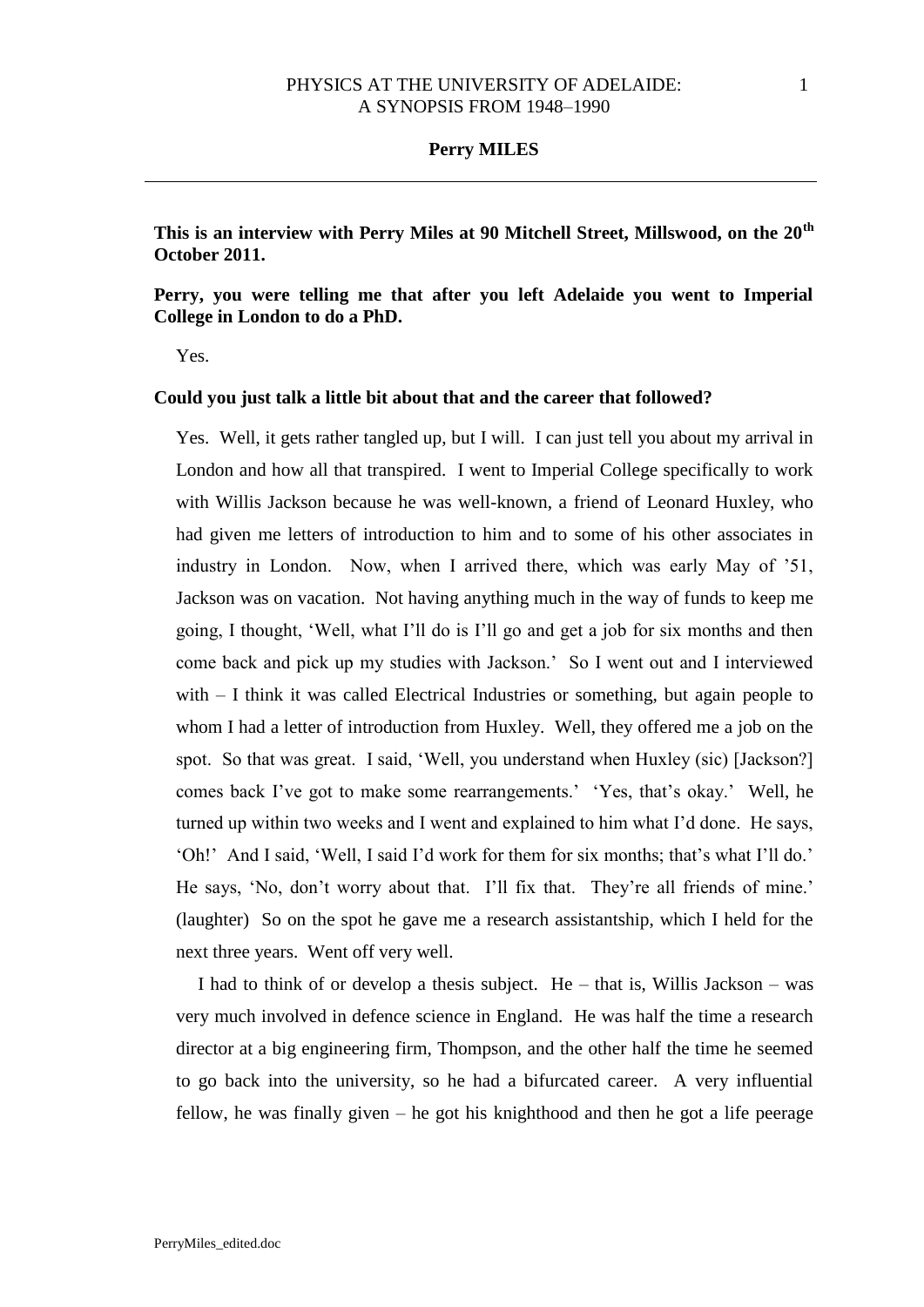for his work for the government. Anyway, they had a problem at the time having to do with the new magnetic materials, which were ferrites. These were the nonmetallic magnets. And he wanted to know if there was anything that I could do to help there. Well, I looked all into it and decided that doing magnetic resonance to establish the character of these materials would be a contribution, so that's what I started to do and for the next three years I did magnetic resonance of ferrites.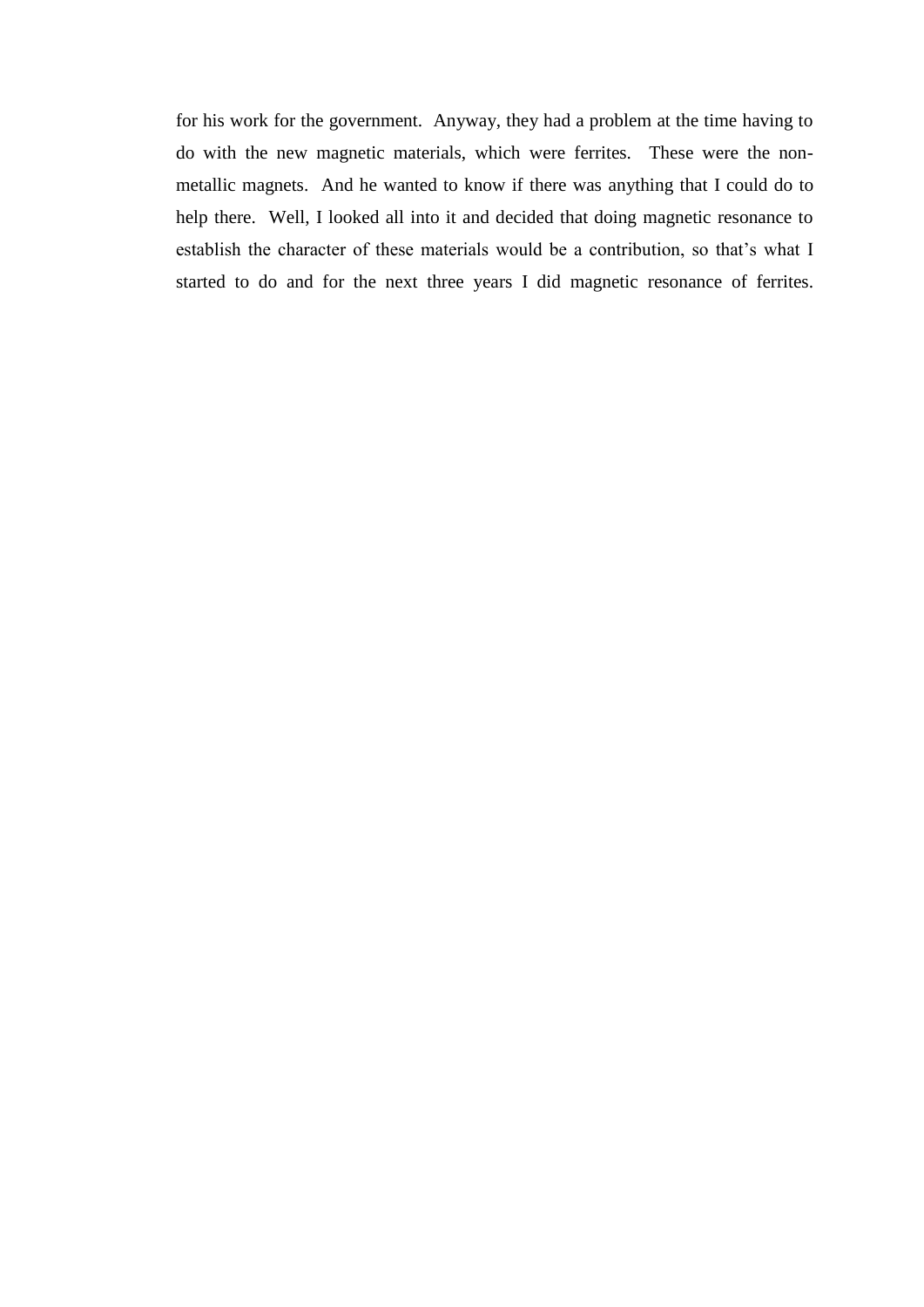Well, as I say, these were the new magnetic materials which had been developed first of all I think in Philips Eindhoven and they were just making their appearance throughout the world. The work we were doing in London consisted of my characterisation of the ferrites – the materials themselves were being made in the Chemistry Department in Imperial Department by a young lady who was doing her PhD, Elizabeth Carter, so she would make them, I would measure them and away we went. And, as I say, that took about three years to do that.

Now, it involved completely new equipment for this particular department. They didn't have any of the material I needed, equipment to do the work, so I designed and built and cobbled it all up together and it all worked pretty well. It was an interesting place because Jackson had students from all over the world. Now, there weren't very many doing PhDs – there must have been about seven or eight of us, I think, altogether – but it was quite a varied group. There was a man from New Zealand, Alec Kibblewhite, I think he'd come out of the New Zealand navy. He was doing work on barium titanate, which was a new ferroelectric material. All this has a bearing on my future career, as you'll see as this all develops, because ultimately the career depended on people. What I did depended on the people I interacted with more than the physics I interacted with. Anyway, Kibblewhite was there. There was another Australian, who I'm sure you'll know: John Farens[?]. He was doing his PhD. He was working on trying to get long wavelength infrared radiation by exciting little particles, electrically exciting, and the little particles were sort of fractions of a millimetre in size, and the idea was that you'd give them a jolt and they would radiate sub-millimetre radiation. And, unfortunately, that didn't work out as an experimental ..[fact?], but I did work with him a lot. We used to be in there at nights and I stuck a hand in his big equipment trying to get this thing to radiate. Never did, but anyway, the attempt was there and I think he got his doctorate for sheer doggedness. (laughter)

Then there was an Egyptian student, couple of Egyptian students. One in particular was [?? Karadli?] I think he went back to be a professor in Egypt, in Cairo. Never had anything to do with him again. There was an Israeli, Yehudi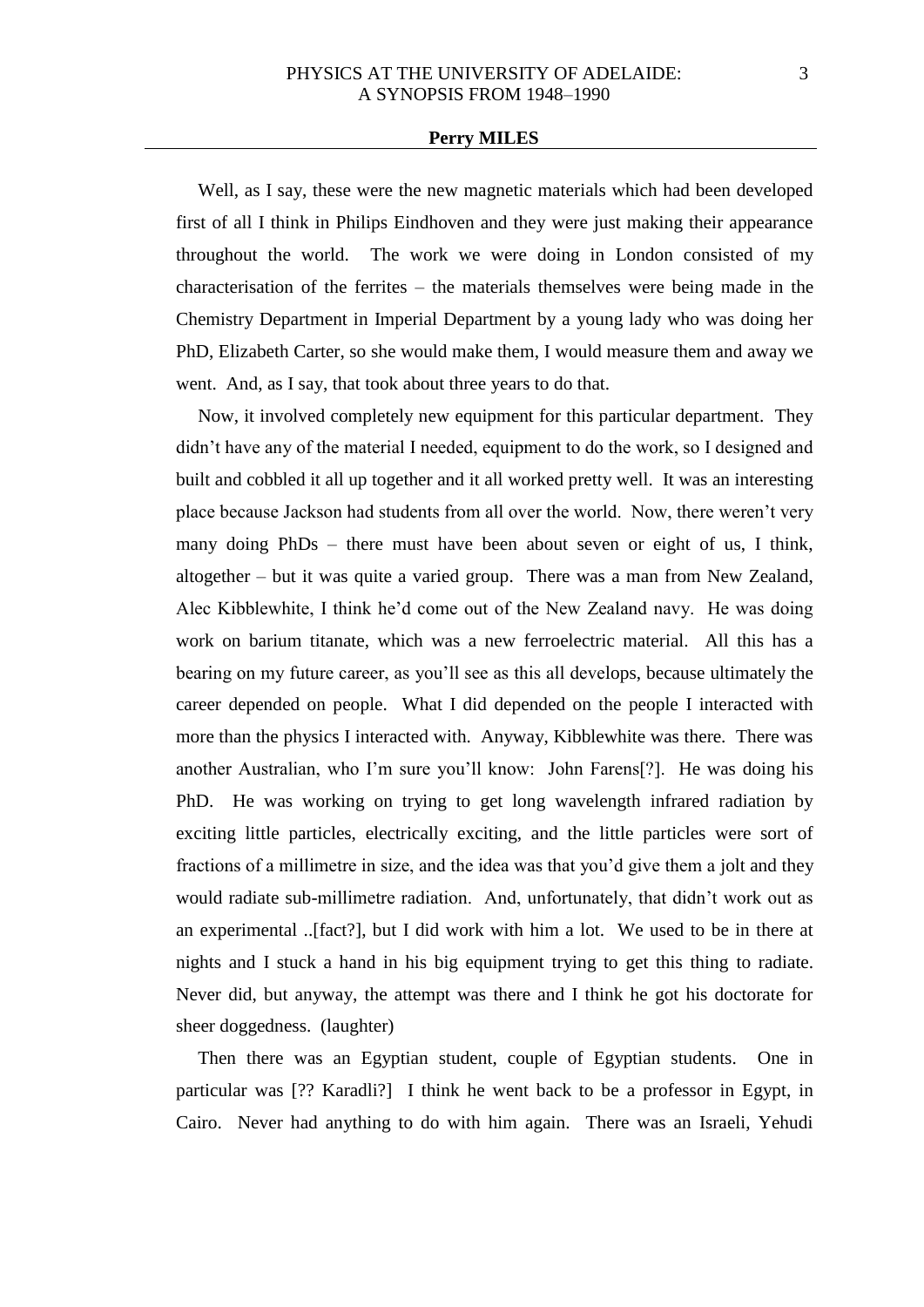Klinger, who I think went to the United States. He was a very nice guy. He had been struck by polio when he was young so it was very, very difficult for him to move around. He was the most argumentative person I've ever met, but he was a great man. I liked him. Then there was an American – maybe I'd better forget his name, because he really didn't have a clue. He did an experiment and he showed us – oh, I know what he was doing: he was working for a man named John Brown and they were doing ultrasonic resonances. They'd have a great big sphere of fluid and they'd put an ultrasonic pulse in it and look for characteristic losses[?] from this ultrasound, and he developed traces and brought them in for us to look at and John and I would look at them, and you couldn't make head nor tail of them. There was no way it was going to fit his theory. The points were all over the place. So we said to him, 'Well, they don't fit, but what's the level of error, error in measurement?' He looked at us and ..... said, 'Error? There ain't no error.' He'd done the work, he'd made the measurement; there wasn't a question of error. Experimental error didn't occur. Anyway, that was John Karpowicz[?]. But it was all right. He owned some forests back in the United States and he was older than we are, so I'm sure he had a great career but it wasn't going to be in physics.

Okay, so I get through my work and decide that I would like to go to the United States for a period of about two years just to get more experience and background of other institutions, other environments, and then come back to Australia. So Jackson gave me a letter of introduction to Arthur von Hippel, who was a professor at MIT. He was the only one there doing solid-state physics. Well, the upshot is that I worked for him for a number of years, but the structure of that place was interesting, too. You see, it was experimental physics that  $- I$  was doing the solid state in the Electrical Engineering Department in London; I ended up doing the same sort of thing in MIT, because at that stage – this was 1954 – MIT did not have any solidstate experimental work (clock chimes) in the Physics Department. I'm not even sure they have now, but they didn't then. They had a lot of theoretical work, theoretical solid-state – they had John Slater, who was the leading theorist at the time – and they did a lot of particle and nuclear physics. No solid-state. The solid-state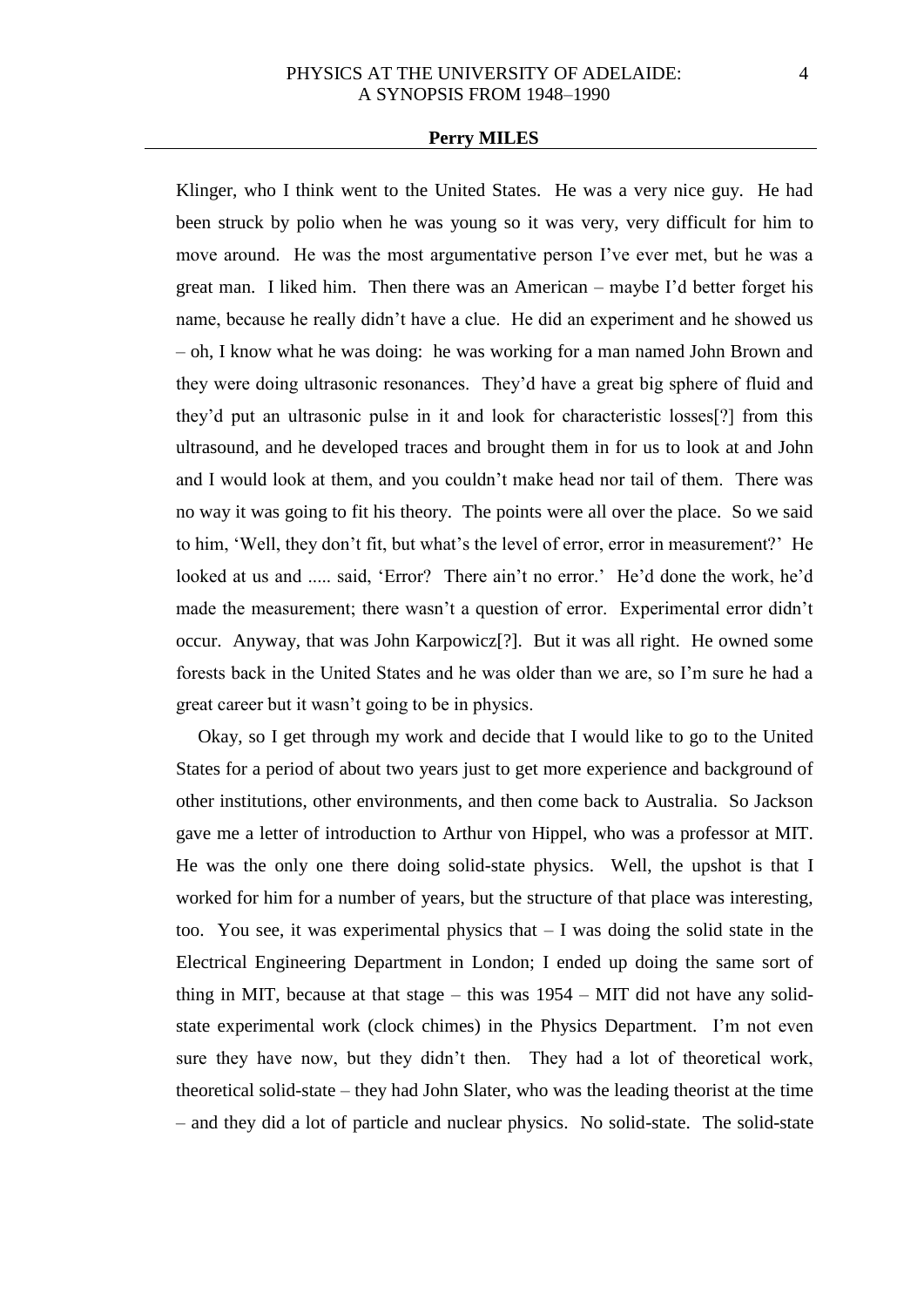was carried out in the Electrical Engineering Department, and that department was actually run by an Australian, Gordon Brown. Von Hippel was an aggressive fellow when it came to establishing his department, establishing his laboratory. He wasn't thought entirely kindly of by the powers that be in MIT, but he was effective in doing things. He was a wonderful, enthusiastic fellow. He lived to 105, as a matter of fact. And when my wife and I went to visit him many years later he met us and he was the most gracious person – as he always was – but when we left we were quite convinced he hadn't the faintest idea who we were. Now, this was some years later. And when he died, and I realised he was 105, I realised at the time we went he was 100 years old  $---$ .

## **Good heavens!**

But he came out of Göttingen. His wife was the daughter of James (sic) Planck? Yes. Nobel laureate. Von Hippel was this enthusiastic man who carried along everybody with him. So he took me on and I started doing magnetic resonance work there, sort of a continuation of what I'd done in London, because he was interested in the same area. He had produced, during the war years, a large compendium of the dielectric properties of materials which were important to the defence industry at the time – dielectrics and magnetics and whatever – so I was able to contribute to that. And he again had students and associates working for him from all over the world.

So this was '54, and I continued doing that sort of work for a number of years, until I got interested in the maser field, and developed – of course, Charlie Townes – Townes, Basov and Prokhorov had invented the maser and the air was filled with some of the things and I went to conferences, this, that and the other. So I decided what I wanted to do was to take a crystal of ruby and excite it by ultraviolet light and produce an inversion in the lower levels of the ruby by a transition which went up to an optical level and back again, and I was going to invert the lower levels and get microwave emissions by optical pumping. It was a great idea, and I think eventually it was made to work, but it wasn't made to work by my technique, which was to take an intense ultraviolet light and shine it down a long tube down to a helium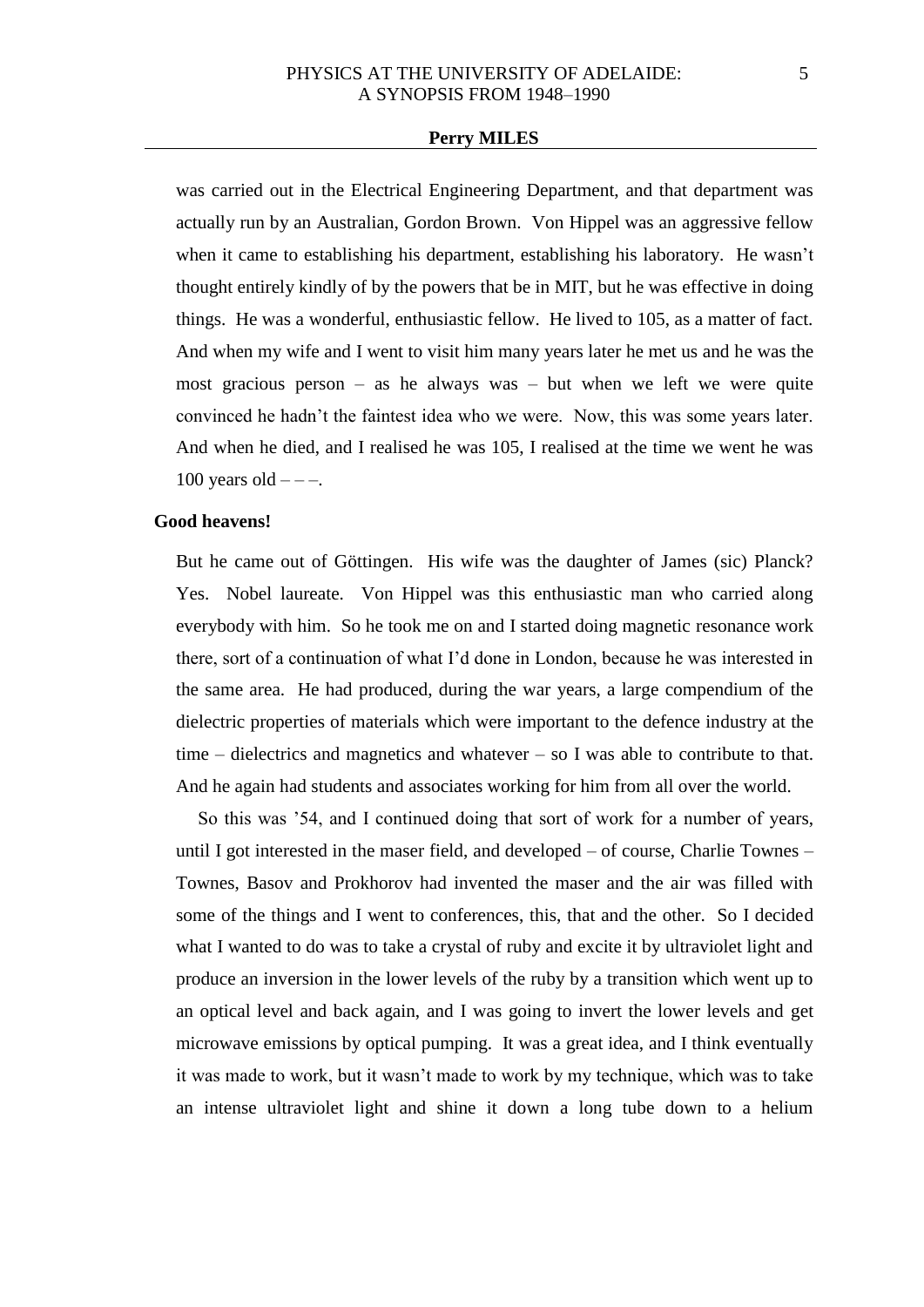temperature enclosure; it was gotten to work years later by using laser excitation. But that was again water under the dam.

So I was working with these ruby crystals, and I was very familiar with all the levels of ruby – that's chromium, chromium ions in the sapphire crystal and aluminum oxide crystal – when out came a very strange newspaper article – I think it was *The New York Times*, I'm not sure which now – by a man in California working at Hughes Labs, his name was Theodore, Ted, Maiman. He was announcing the first ruby laser. The establishment – by which I mean the physics authority, physics hierarchy, in the United States, and I guess involved in Townes and ..... and others – they didn't accept is as being particularly significant. Now, that's an about-turn from – the latest thing I heard was that Townes – oh, and he published – that is, Maiman had a little letter in *Nature* magazine and fairly recently Townes has said that that article was the most significant short article ever published by *Nature*, so he really changed his attitude. But poor old Ted Maiman, he couldn't get the physics establishment to recognise him, but the moment it went out in print, of course, anybody with a little bit of imagination latched onto it. So I latched onto it. Here I was, working with ruby crystals down at low temperatures; I had it all set up to repeat his experiment, which I did. So mine was the first on the East Coast, as it turned out – not that that was anything significant, because if you're second it doesn't matter a damn. You're either first or you're nowhere.

But I was helped by the fact that another of the professors at MIT was Harold Edgerton. Now, he became quite famous in the development of flash tubes and he contributed significantly to underwater research for the Cousteaus, he worked with them, and he did some fascinating photographs to catch the public attention of a bullet passing through an apple and all those sorts of things –

#### **Ah, yes.**

– very fast flashes, so you froze the frame – and he again was one of these marvellously dynamic people. I used to follow him up the stairs – you know, he's about 60 at the time – he bounds up the stairs and I can't keep up with him. I had a great association with him.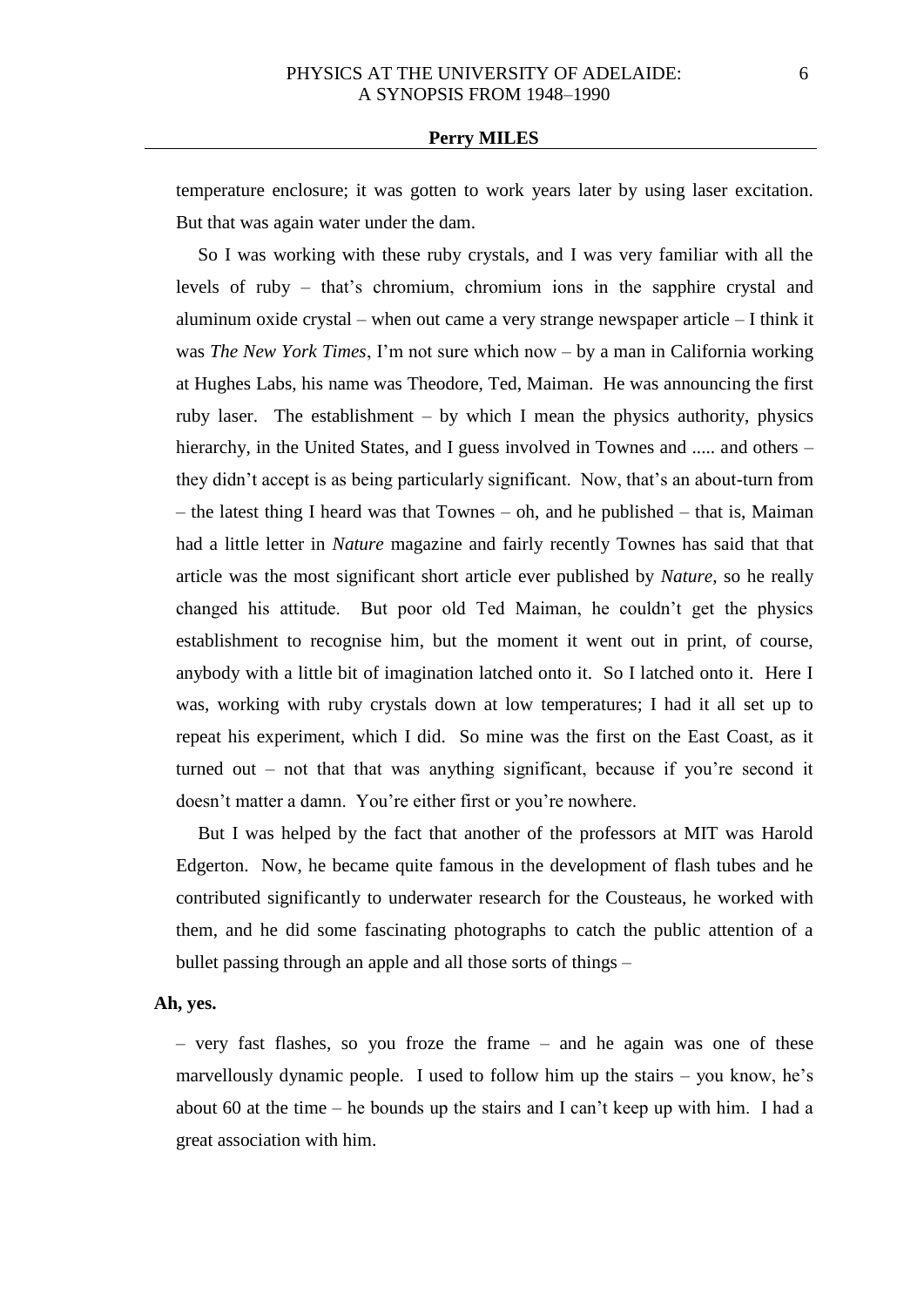Now, I started to repeat Maiman's experiment with the same geometry. Now, the geometry was – and I don't want this to [involve] too much detail for you, but it was a little crystal about two inches long and a big flash tube which was about that big. It was one of Edgerton's flash tubes. I mean, they were commercially available. And then I thought, 'Well, no, I can do better than that. I will have a little linear flash tube, the same size and shape as the crystal, and I'll put them in the two foci of an elliptical reflector,' which I did, but it didn't work very well. And Edgerton looked at me and he says, 'Ah, no, that's crazy,' he said, 'don't do that. Just wrap them up together – that is, you put the crystal in the flash tube and you put some aluminum foil around it,' and I did that and it worked like a charm, you see. (laughter) He was a very practical guy, was Harold. Anyway, so then I was launched into lasers and I worked in solid-state lasers for a number of years, glass lasers and others.

Now, I thought I had a brilliant idea – again, one that didn't work out, but I was not to know why. Nobody had had a glass laser up to that point, but I got into conversation with a man at Corning Glass and together we tried to make the first glass laser, but I chose – I think it was a terbium atom to try, because I looked at the fluorescent spectrum and it was a beautiful, bright, narrow red line and it had an absorption spectrum out into the rest of the visible which was quite broad, and on paper it was a dead cinch, and I thought, 'Here we will have the first glass laser, this brilliant visible thing.' Okay. So we struggled for that for about four or five, six months even, couldn't get the damn thing to work. Ultimately, I found out why: because, when you excite that particular atom, when the things get up into the excited state they not only emit a narrow line coming down but they also absorb in the same wavelength going up. So there was excited-state absorption going on which suppressed –

## **That's a coincidence, isn't it.**

– yes – so that suppressed it. So we got pipped on the post. And then, anyway, then I finally decided, 'Look, we'll go back a step,' because the uranium – or, rather, neodymium laser in a crystal had already been developed, and neodymium was just another thing. I thought, 'Well, that would have worked. We could have started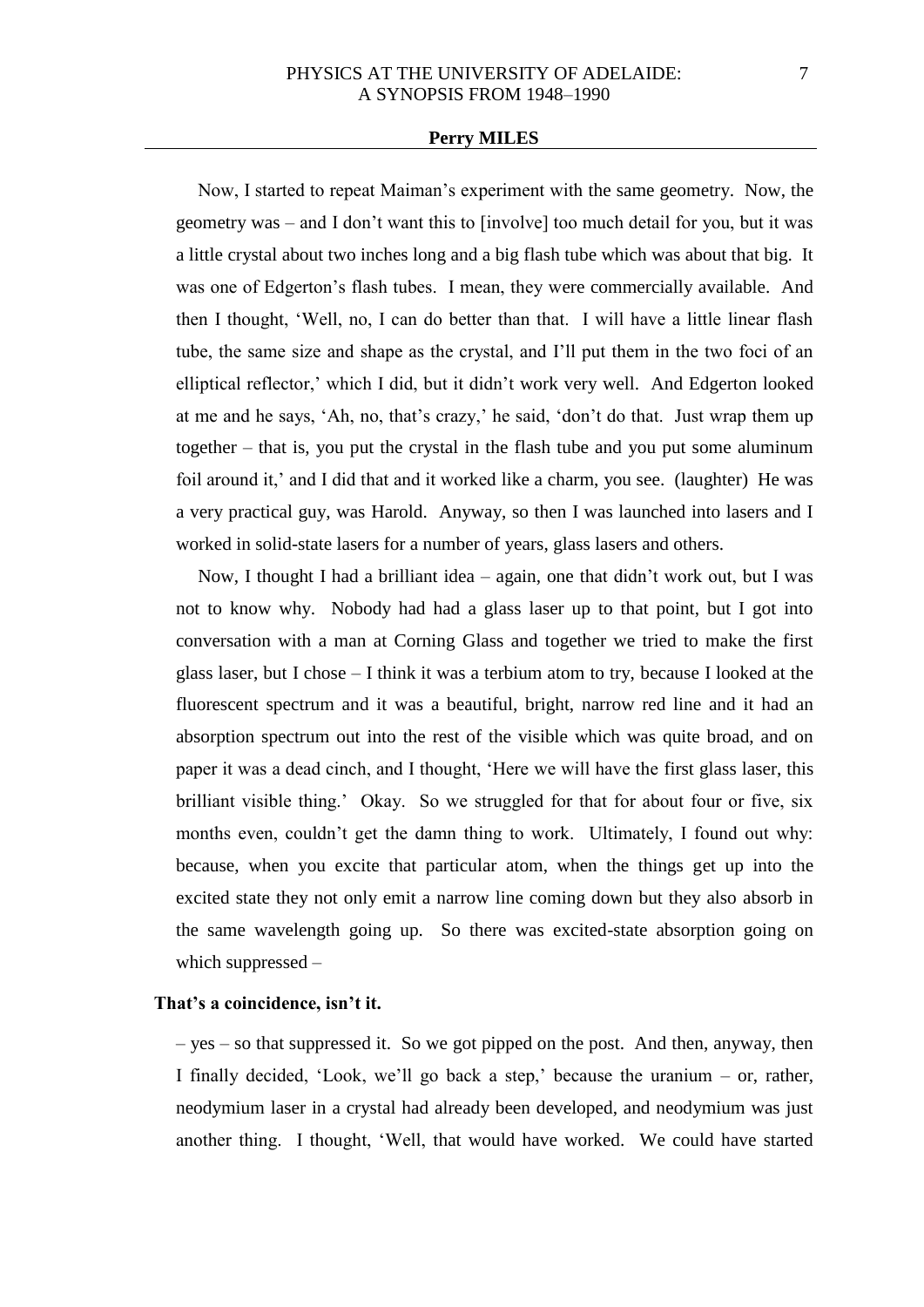with that but didn't,' after ..... ..... ...... [?] ..... ..... ...... neodymium ..... So I get the neodymium glass made, I get the little reflectors; again, a pattern of people – Harold Edgerton worked in the early days for the man who developed Polaroid. He was a professor up at Harvard at the moment. There were two other men. There was a man, William Hargraves[?], who grew crystals, and there was another one who coated things. So this group of people, I sort of combined their talents, then I could get crystals made or glass made; I could get the optical work – oh, Frank Cook. Frank Cook was another of them. He worked for, again, the Polaroid man. And the coater. So I had all these very skilled people to help me.

Anyway, I got my little neodymium glass laser, brought it back to the lab. Before I'd even turned it on there was a report that  $-$  it was the program of the next Physical Society meeting in Chicago, and there was a paper going to be presented there by Eli Snitzer, American Optical Company, he was announcing the first glass laser neodymium. I had this in my hand. I dropped it into my equipment, hit the button, there it was. Again, if you're second it doesn't matter. And I thought, 'Well, will I rush up to Chicago and present post-Eli's paper?' I thought, 'No, I don't want to take that away from Eli. It's his show.' So that one went. Anyway, I did a lot of work on neodymium lasers.

#### **So when was that?**

Well, we would have to work it out. That must have been  $---$ .

## **Roughly?**

Oh, roughly '61 or something like that.

### **So we're into the '60s, yes.**

We're into the '60s, now. I've forgotten exactly the year. So then I did a lot more work with that. Just to finish up that thing, at one stage I visited my friend at Lawrence Livermore Laboratories, where they were – and still are, as a matter of fact – attempting to make a laser fusion device using neodymium glass as the laser source. They built an enormous building with hundreds of big neodymium rods, tonnes of the stuff, and there'll be multiple paths for amplification and bringing it all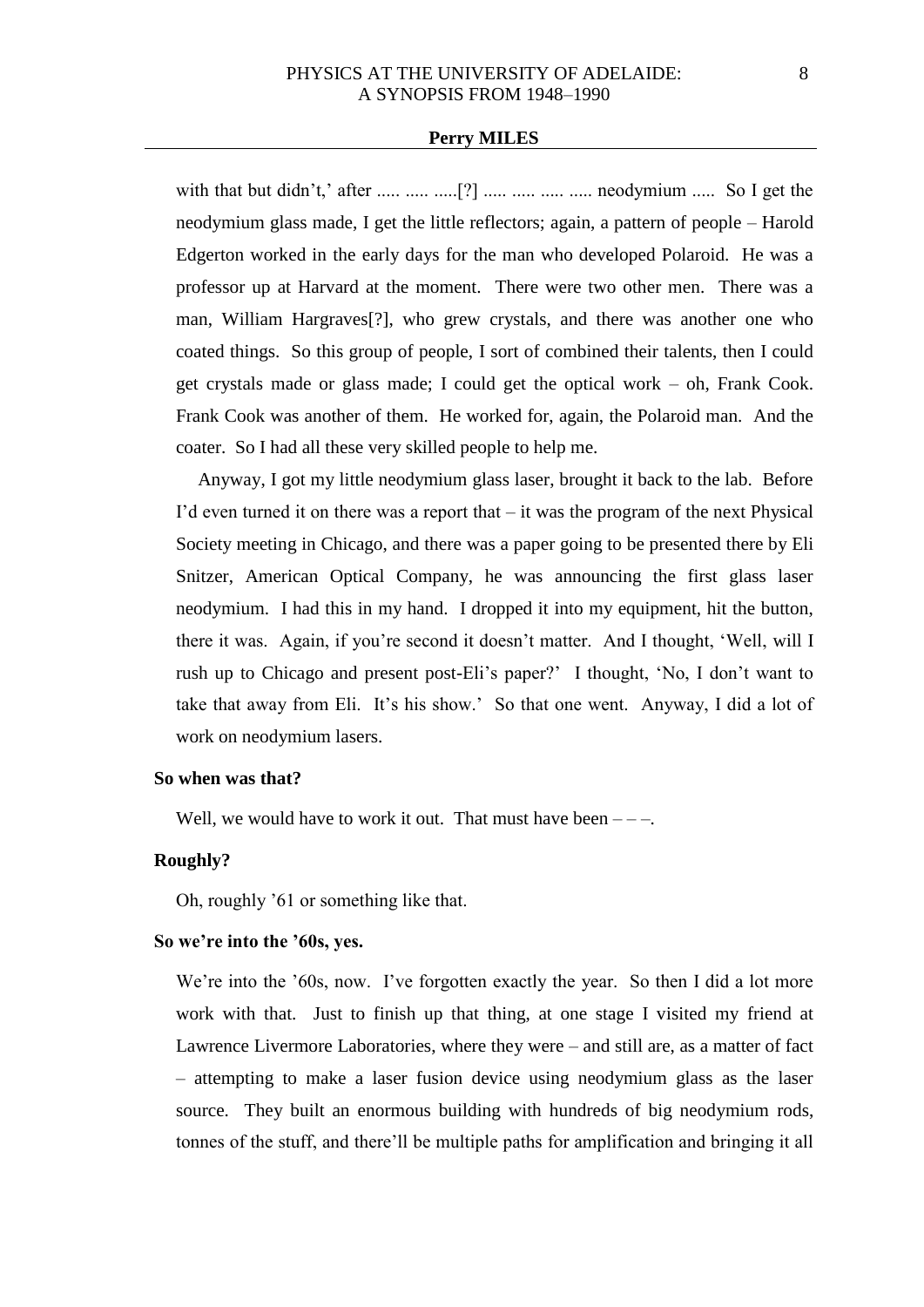together and all focusing it down in a poor, poor little target which was supposed to go nuclear. As a matter of fact, as things happen, I have a daughter who is still working on the physics of the targets of those machines. But anyway, I walked into this place and there in front of me was a whole – you know, sort of a football field building full of neodymium glass and I knew where that all started from: those tiny little bits. That was sort of fun.

Anyway, I worked on those lasers for a while, and then my one drawback – and it was a drawback which came from impatience more than anything else, both in Adelaide and at MIT – I kept going from one subject to another subject and achieved technical success in something but then my fancy would be caught by something much more interesting and I'd go to it, and I never stopped to publish the stuff well enough. Now, the result is that when you're  $-$  it didn't really matter, to my mind. I thought, 'Well, I've done the work. It'll be obvious that it's there.' (clock chimes) But at MIT and the other institutions it's publish or perish. Well, I didn't publish and from their point of view I'd perished, and I became the associate professor. I didn't get my full professorship, and I went into industry. I didn't get tenure, et cetera. But looking back on it, as a matter of fact, it was to my advantage because I've met all the people who did get tenure and they lived an academic career entirely and it was relatively dull, I thought. (laughs)

But I went to industry, and I went to a place called Raytheon Company, which was the leading defence industry in the vicinity, and I worked for the research division for a number of years there. Now, let's see, what did I do there to begin with? Oh, it was some laser work. Yes, and in particular I developed the first and not the only but the first high-power – oh, yes, and I'd been working on gas lasers, I didn't mention that, in MIT. I developed a water-vapour laser, a great monster thing – well, it was far infrared emission, and it was interesting in itself but it really didn't lead to much because nobody was interested in far infrared. But when I got to Raytheon again one of these articles came out about so-called 'gas dynamic laser' and it involved carbon dioxide –  $CO<sub>2</sub>$  laser and a mixture of carbon dioxide and helium and whatever, and it was announced by somebody in Avco, and nobody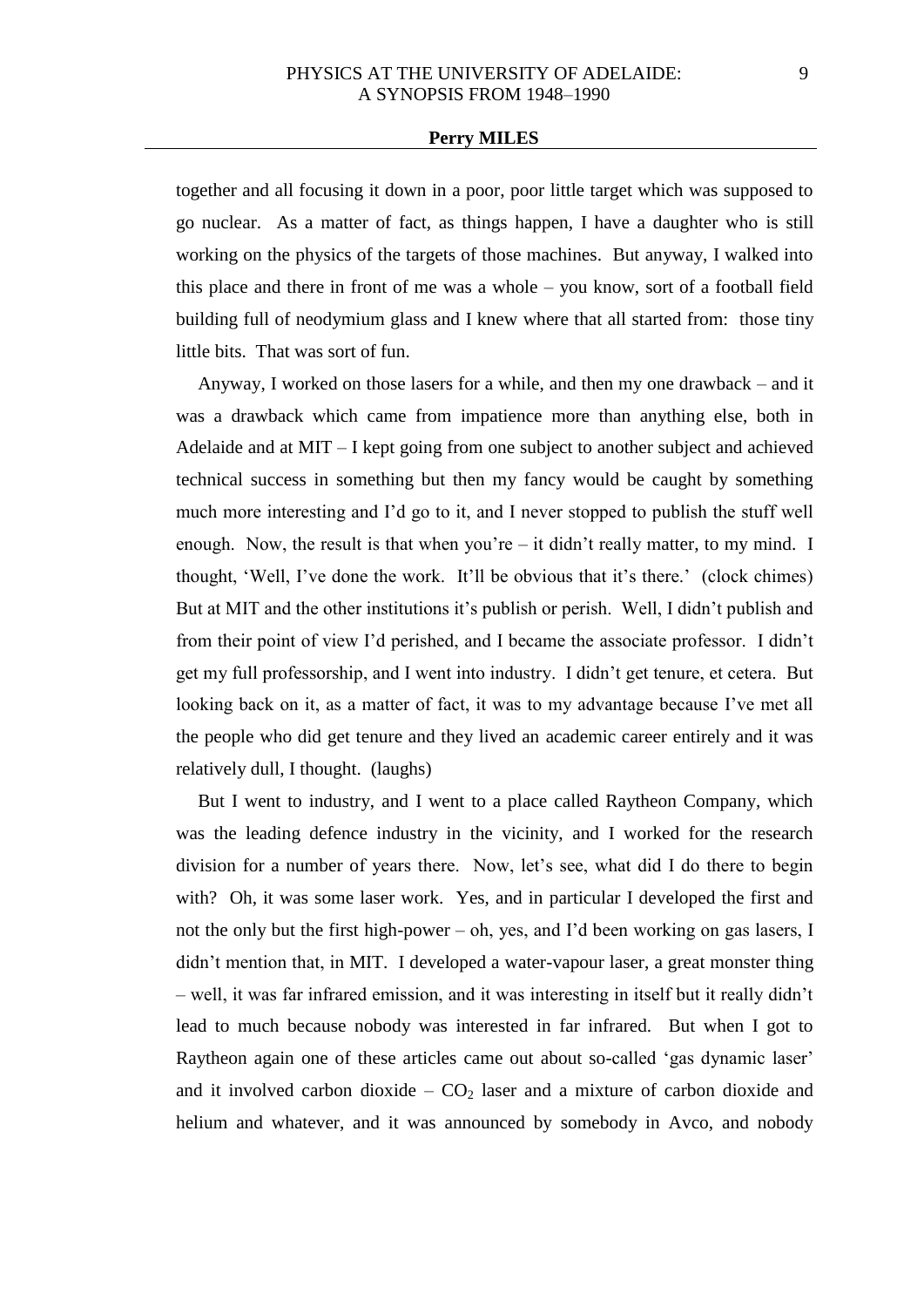would say how it worked, but it worked by – but what they did say was it involved supersonic expansion of the gas. Well, I had a fellow physicist there who was a theorist, Frank Horrigan, and we sat down when we knew it was that and worked out how it worked, because clearly what they were doing was they were having a supersonic expansion. You had a population which was developed at high temperature (phone rings) suddenly cooled and produced an inversion between the populations of the excited ones and the lower ones, and you got emission. So we got interested in  $CO<sub>2</sub>$  lasers. Now, I didn't work with the gas dynamic one but I did work with the straight electrical discharge  $CO<sub>2</sub>$ , and I designed and built a  $CO<sub>2</sub>$ amplifier specifically for a project of Lincoln Laboratory, where they wanted to have a radar, a  $CO<sub>2</sub>$  laser radar, and they needed to take their little  $CO<sub>2</sub>$  pulses of it, amplify it up to kilowatt level, and I produced – you know, did the engineering of that thing and for many years  $-1$  was amazed how long it survived  $-$  it was up in a building at Lincoln Laboratories Observatory, and they would get their little laser, they'd run it through my stuff – which took up about the size of that kitchen over there – and then pump it up, out, and bounce it off ..... ..... and bounce it off. So high-power lasers was stuff I worked on.

Now, at that stage, the work going on at the research division at Raytheon was changing. They had a project – for them it was an important one – of trying to make infrared detectors, state-of-the-art infrared detectors, using indium antimonide essentially photodiodes. They couldn't get these damn things to work, and they didn't work because they could make a diode but the reversed resistance or the leakage resistance, that needs to be very high or you lose the power that you generated. So they needed very high-resistance devices. The only people who seemed to be able to make them were the Hughes aircraft laboratories. I think they still may make them, over in Santa Barbara. Anyway, they said, 'Can you help there?' And I searched through the literature and realised that there were two additives that were used to produce the indium antimonide basic material, I think it was n-type, and then you had to do a thermal process which produces a p-type layer. Whatever. But the original doping was either zinc or cadmium. I didn't know what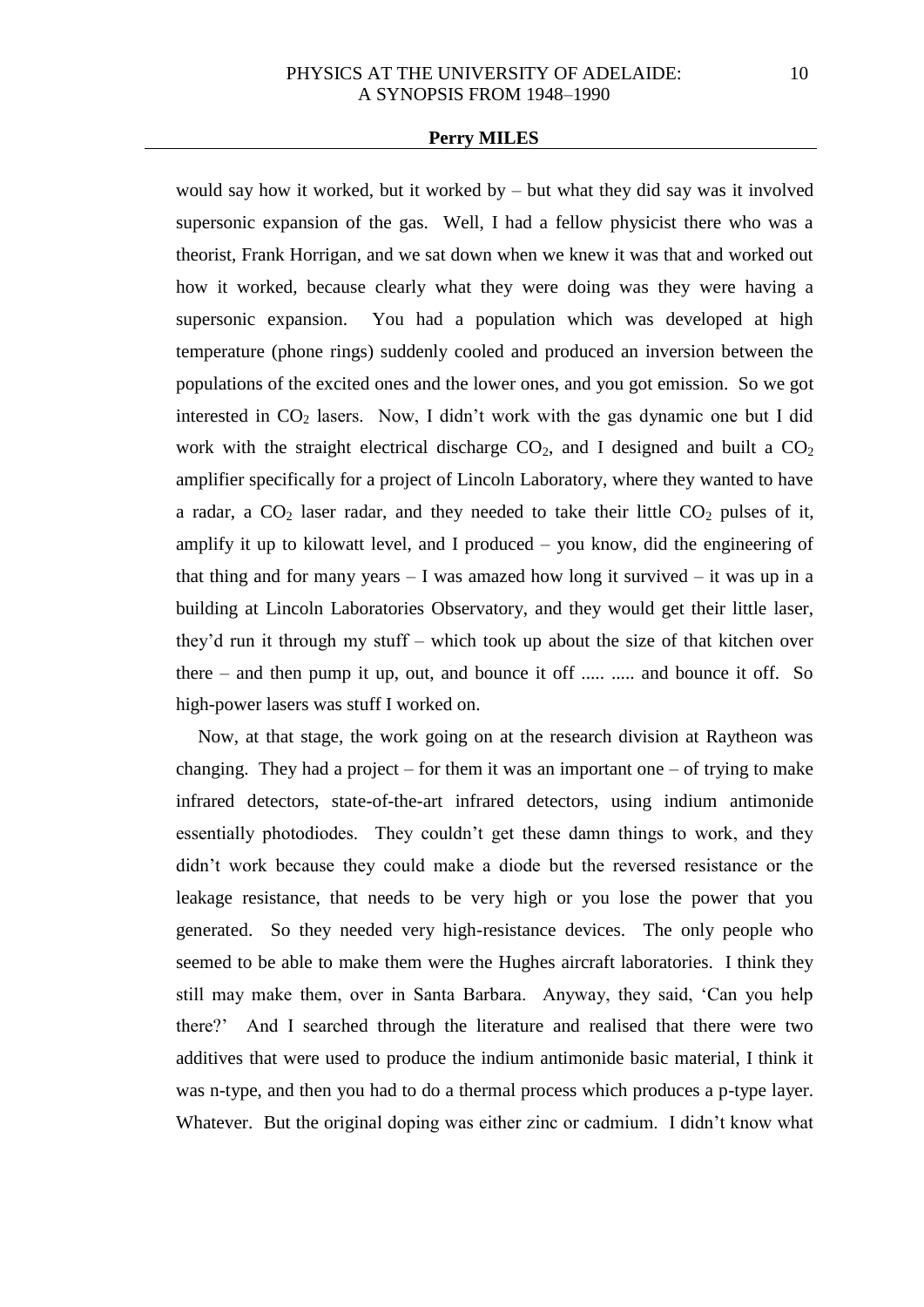Hughes used, but our diode developers used the zinc. So reading the literature it was clear to me that if you used zinc you were much more likely to have crystal defects built into the thing as you tried to get the  $-$  you diffused the zinc in, and the cadmium would give a much better physical structural result. So I said, 'No, you're going the wrong way. Use cadmium.' Well, nobody was going to accept that when here's this clown who doesn't know anything about the chemistry or anything else tells them they're doing it wrong. So the people who actually made these diodes, they stuck with zinc, and I said, 'All right. You stick with zinc. We in the research division will do the cadmium,' which we did.

But there was something else involved. It was to make a very high-resistance surface coating, and you had to produce some way of getting rid of the wrong sort of carriers in the surface. Hermann Statz, who ran the division at the time, knew that – I think it was ammonia – an ammonia ion could produce sort of a counter to the conductive elements which were in the surface. So I thought, 'All right  $---$ .' You see, all these diodes are made – first you make the diode and then you produce an anodised oxide layer on the outside to protect it from the [outside?]. So I thought, 'Why don't we do the anodisation in ammonia instead of anything else?' So I tried that, and again it worked like a charm. We had the highest-resistance diodes anybody produced,  $10^9$  ohm resistance round the outside. They'd matched and exceeded Hughes'. And I can remember going out to an infrared conference in Santa Barbara and presenting all this stuff. Hughes were there. Anyway, that was a big success.

And then I essentially left the research division. Reason was I didn't think that Raytheon Company was responding well enough to the things which were going on in the research division and the biggest part of Raytheon producing their money, their profits, was the missile system division. I was offered a very high consultancy over there and I took it, because I thought, 'If I get in there, I may be able to influence their policy of using good things coming out of the research division.' Big mistake. They didn't listen to me. (laughter) They didn't listen to me. Anyway, but they didn't mind that I should be on their staff, providing I provided my own funding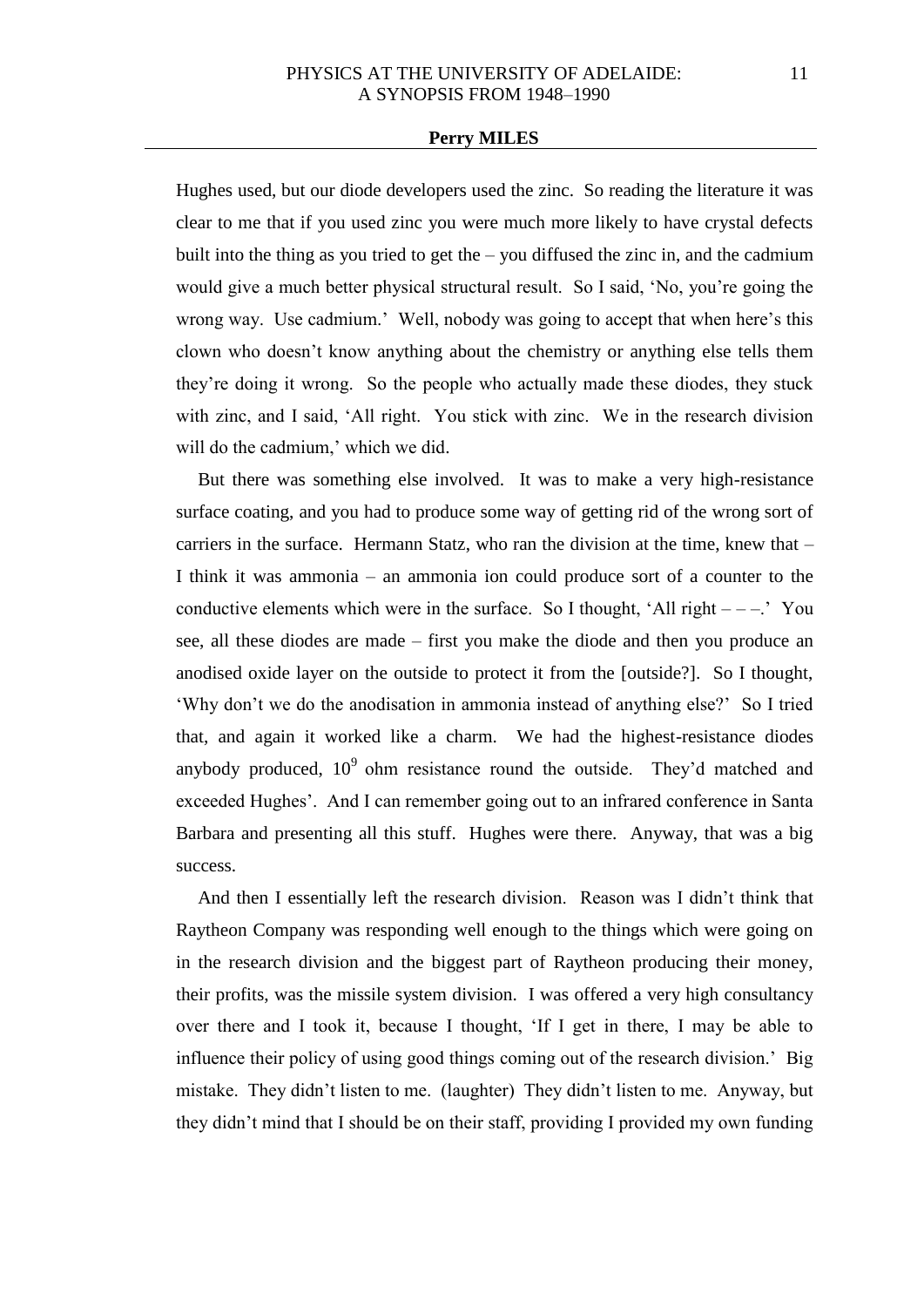for whatever programs I was working on and that's what I did for a number of years at that division. (break in recording)

Okay, so I went to the missile system division and there I worked on infrared detectors, detectors – assemblies – infrared missile guidance, essentially, both the detecting aspects of it and in particular the domes, because there was going on a dome production over at research division for infrared transmittable... Oh, yes. We've almost forgotten: our big success over there and the one that brought me back to Australia for the first time after 25 years, at that stage the only infrared transmitting dome material was hot-pressed zinc sulphide, and you couldn't really see through it, but the infrared got through it. Okay. They wanted something better. In that division, research division, they had a chemical vapour deposition group. They were making all sorts of other things. Anyway, we decided that we'd try this vapour deposition as a way of making a much more transparent sulphide, and again it was one of these things that worked beautifully. The first one  $-1$  didn't know anything about it, but Jim Pappas and the guys working for him, they were the industrial chemists, they knew how to do it. And one of them came along one day – I can remember just as though it were yesterday – the corridor. He said, 'Perry, is this any good?' Now, he had a piece about an inch square and it was about, oh, a fraction of a millimetre thick, and it was black as pitch. And I took a look at that and then put it under a microscope and said, 'Well, first of all, we've got to get the carbon off,' because it was laid down on a carbon mandrel. It was crystalline on one side, it was just bright little shiny crystals; on the other side it was dead black. So he took it away again and very carefully took away the black layer. I put it under the microscope again and there's an absolutely wonderful clear material. It was fullycrystallised and no holes at all except of course it wasn't flat, because of all the crystal face. But it was clear, yellow material. Well, we ended up making things as big as this table, this thick, clear, and domes and everything. Anyway, that was a big success.

And that was what brought me back to Adelaide, because the defence department, who were running this program, said, 'Look, we want you to write a paper that's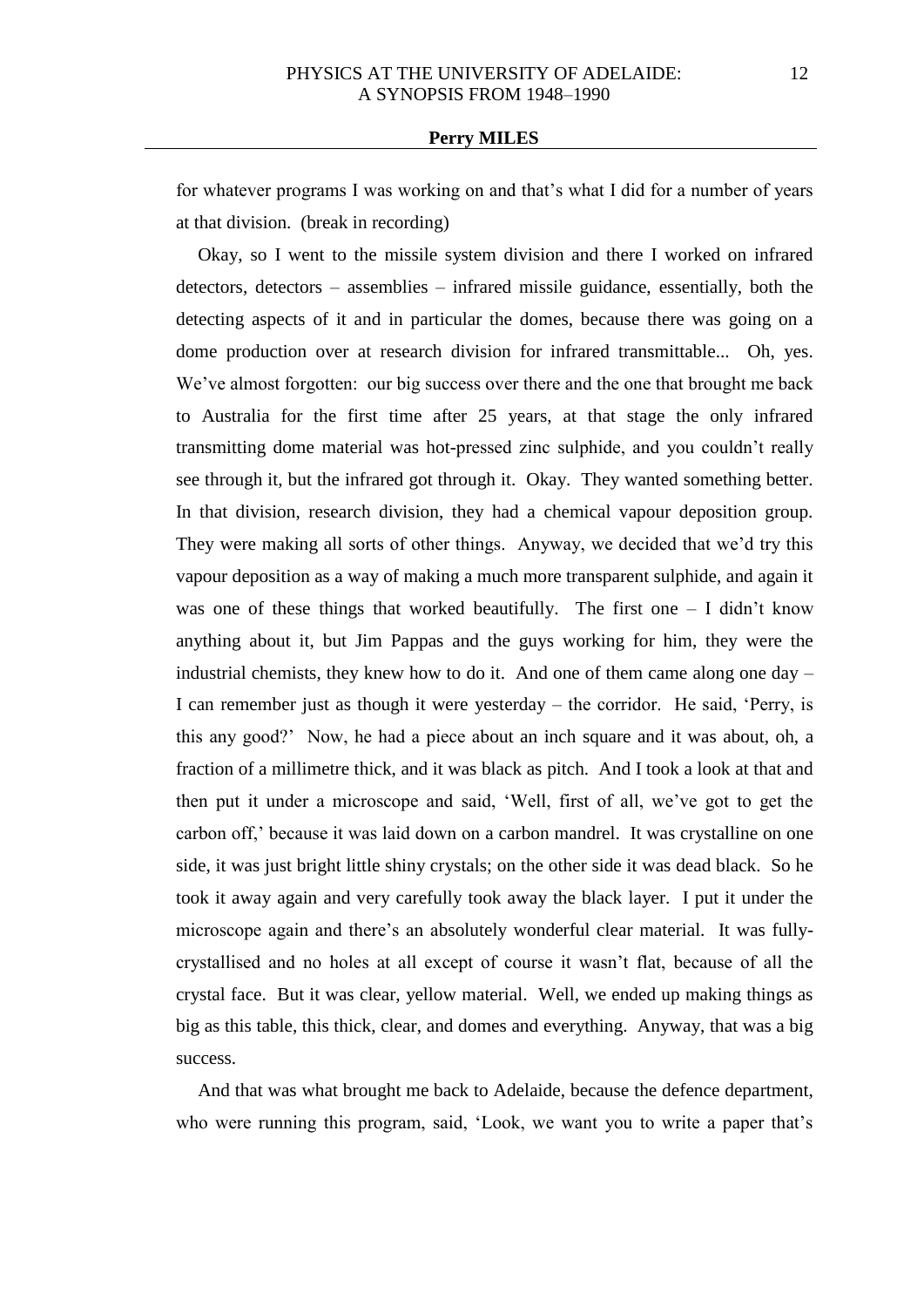going to be presented at  $---$ .' What's the weapons lab people up here? Whoever they were. No, it was the Long-Range Weapons Laboratory.

## **Yes, originally the Long-Range Weapons Research Establishment.**

Yes, that's what it was.

#### **DSTO now.**

They were going to have a conference which involved the New Zealanders, the Canadians, the Americans, the British. It was a joint  $-$  I think there were five members. And I said, 'Look, I'll write the paper, but' – they were going to give it  $-I$ said, 'I'm going to give it.' Well, that was  $---$ . They said, 'Okay, come along.' So I did, and that was a big success. So we got through all that stuff at Raytheon's. That was a combination  $-$  see, I was always shuttling forward between research division and missile division, so to some extent I did help them change the company attitude.

Then while I was working there I was approached by  $-$  again, I think it was DARPA, or whoever it was. They wanted to have a high-power laser test program to develop materials which would counteract high-power laser weapons, and I had the background to do all that stuff. So I became the experimenter for this (clock chimes) rather large program where we tested ablative materials and other things to protect against the weapons that they were sure the Russians would have, and that was a tactical success because – there's a little bit of politics in this – the high-power weapons project was under control of the air force, and so was the countermeasures under the control of the air force. Well, DARPA realised that wasn't very smart; you should have somebody who didn't have a direct proprietary interest in having highpower weapons, if you're going to protect against them, so DARPA had their program. Mine was the DARPA program. I worked for them. It succeeded beyond anything anybody wanted it to succeed. Well, that wasn't all *my* work, obviously. I just did the experiments. Well, that was the first completely automated experiment that anybody had dreamed up. I had computers running. I didn't know anything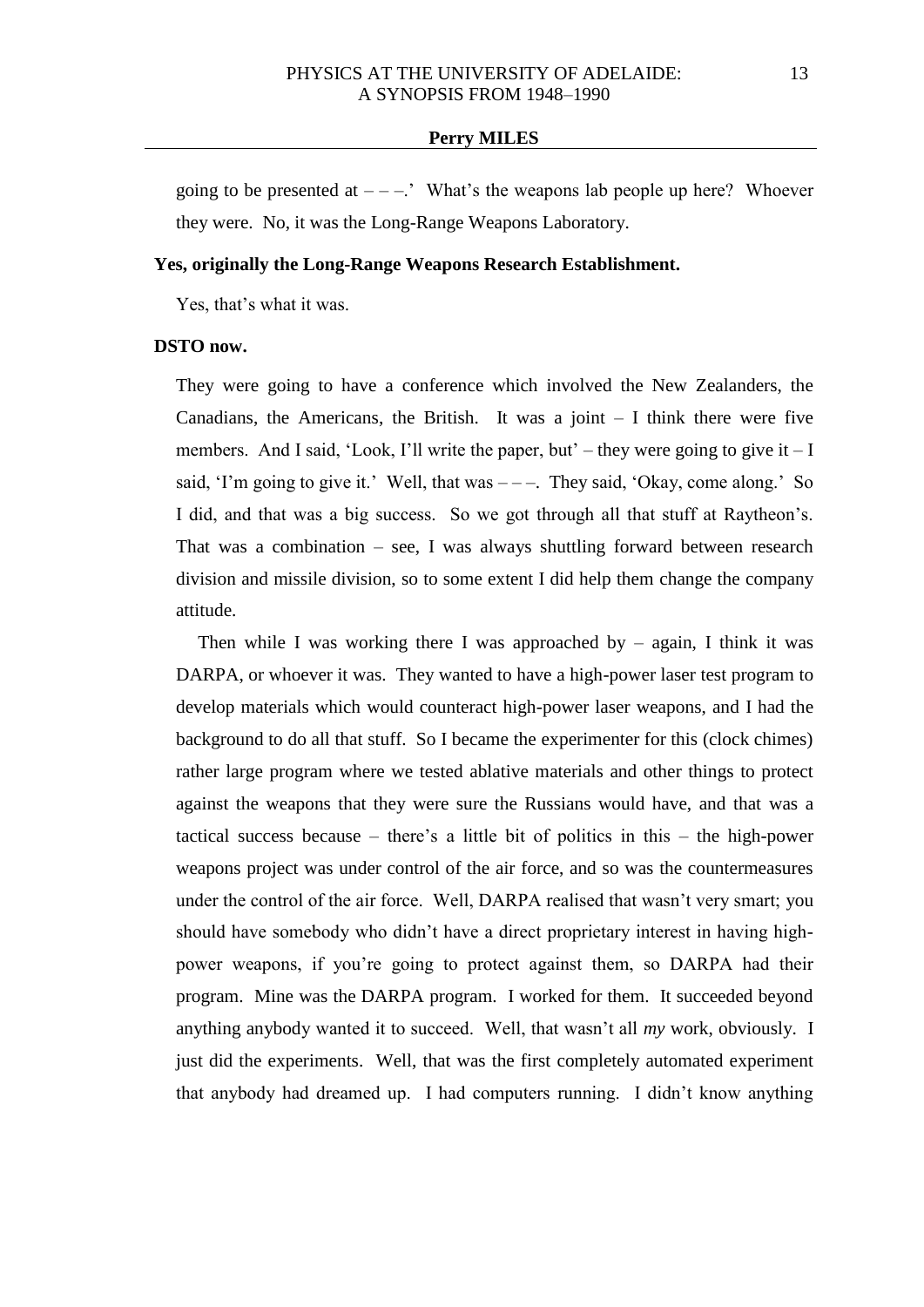about computers but I found star people who did, and we were able to do a large number of tests.

And, as a matter of fact, beyond that, I went into thinking about protecting things from lasers and decided that what we were doing, which was essentially absorptive techniques, there's another technique altogether and it is essentially loss-free reflection, so I did the theory of high-albedo materials, which simply means you have a highly-transparent material, essentially no loss, and you break it all up so that it scatters rather than transmits directly, and if you run through the mathematics – and it turns out to be very simple – the profile of the radiation pattern through that material is not exponential, as you might expect; it's a linear form, and it goes from whatever you put in the back to something at the back end of it nothing, or the further you go the lower it gets. And I realised that, with the sorts of materials that we were developing, you could make a reflector which was at least three nines reflective and, if you really pushed yourself, four nines reflective. And that would wipe out any chance of anybody getting through, no matter how big they built this bloody great weapon. So, any rate, that's where that bit of it ended.

So what happened next? So I'm now at Raytheon Company. There's an outfit in California called RDA, and they were looking for somebody with my general background to help them advise the government on their own research programs, and I fit the bill and I took a job out there and worked for them essentially for the rest of my career. And I didn't do any more experimental work, but I did do some elemental theory, and certainly a great deal of general intellectual management of their programs. And I found it a very interesting part of my career, because, typically, government laboratories would be approached by some character. Often they would come from Russia, and they would mystify and bamboozle the government scientists and they'd think these guys knew something just because they were Russian. So they'd drag me in and I'd look at what they were doing and I'd just say, 'It's all rubbish,' you see. So it was my job to deflate a fairly large number of these propositions, and I was in many meetings where it was me against the meeting.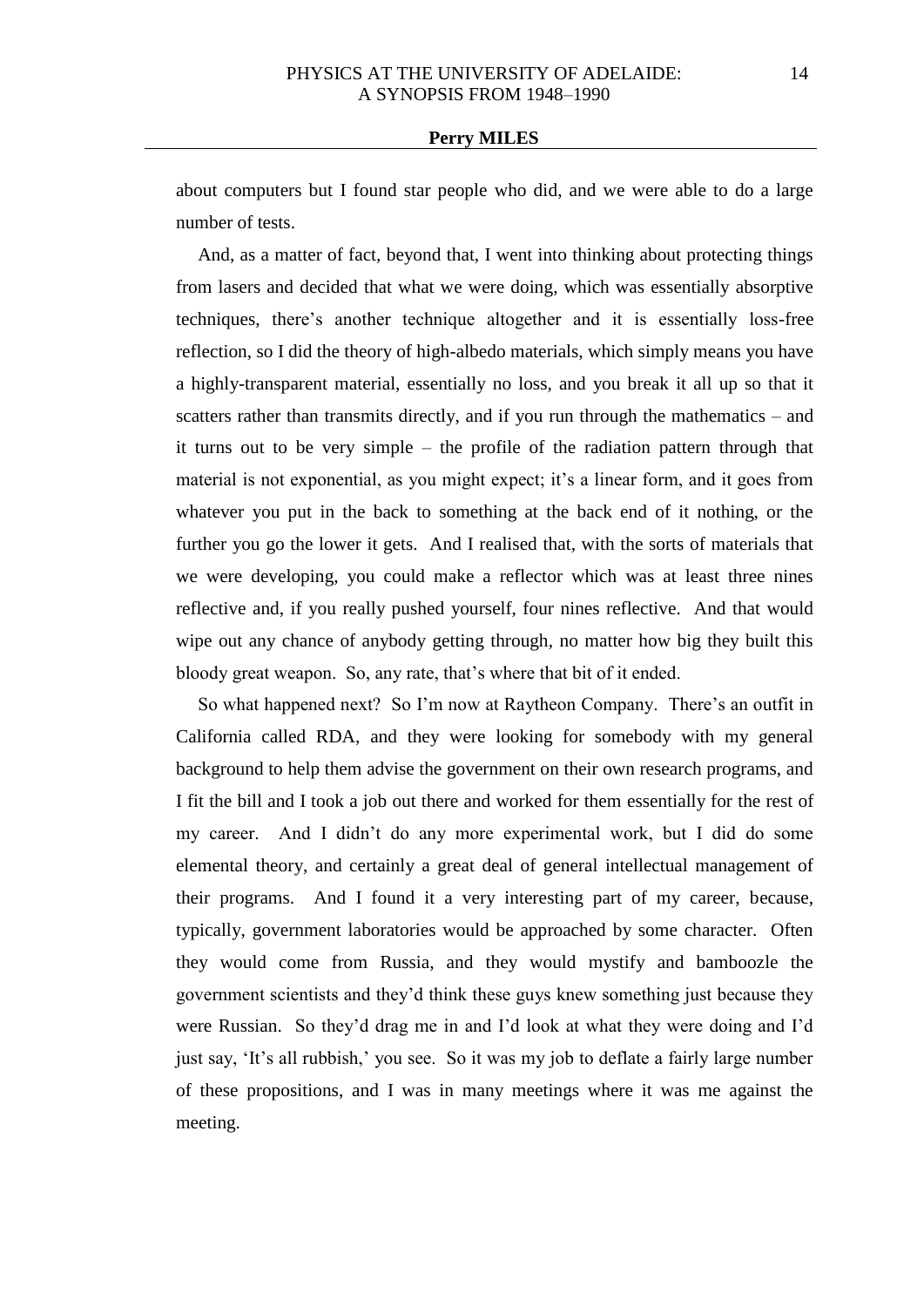## **I wonder, Perry, if we could leave your career there –**

That's essentially the end of it.

## **– and go back to the beginning –**

Right.

### **– when you were a physics student in Adelaide.**

Right. Well, I entered Adelaide in 1949, I guess ..... ..... ....., because it was – no, no, it was in 1946.

### **It must have been before then.**

1946.

#### **Yes.**

From Adelaide High. At that stage, the professor was Kerr Grant, and then there was – I think the reader was Burdon. There was Gordon Aitchison and there may have been one other. Tomlinson came later. And there were a number of helpers who were two or three years ahead of me like Bob Crompton – you probably know the names better than I do.

## **And Graham Elford.**

Elford – of course, he became professor later. So I went in there, and I'd already – at Adelaide High we had some excellent teachers there, who were themselves university lecturers, so we got a very fast start. And I took essentially Physics and Mathematics and Chemistry to begin with, first year – oh, and Geology under Mawson.

### **That's the combination I did in first year.**

Yes. Well, incidentally, of course then I dropped them off one at a time. First of all, I dropped Geology, although I must admit that I really enjoyed that. I did double work in my Geology class. I don't know how many other people did it, but I went to Mawson's lecture for the personality and the interest, because, as you will remember, he really didn't care much about teaching Geology but he did educate us in the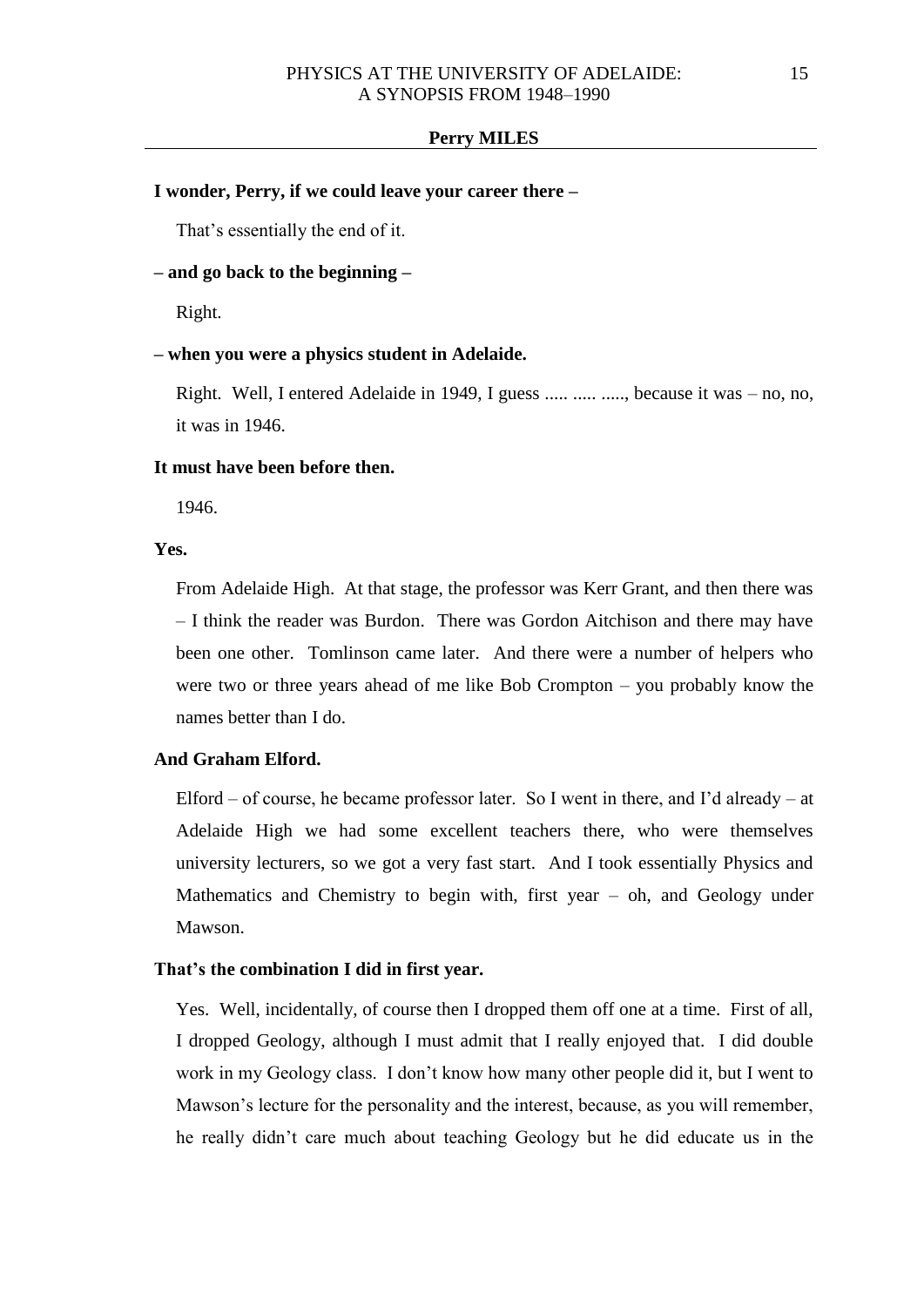beautiful images that he'd brought back of icebergs in the Antarctic. So I'd listen to his lecture. Then I would go back to the same lecture given by the reader to get all the information that I would need to pass an examination. (laughs) Anyway. And then, as I say, I did Mathematics – oh, and Chemistry, of course. I think McKellar – was McKellar Inorganic? – and then Inorganic Chemistry. And then slowly dropped them off. And then I ended up doing an honours degree and a master's degree.

Well, my career there, it all went off fairly successfully, except that I made a mistake in my honours examination. Although I knew the material cold, I was very annoyed by one of the questions. I think it may have been written by Burdon. I'm not sure. It was on quantum mechanics. Now, I want to be careful the things I say about the faculty at the Physics Department because they were all good men, but they were the product of their time and their background, and theirs was not modern physics, as a matter of fact. They knew about elemental quantum theory and they knew about the Special Theory of Relativity. They knew nothing about the later quantum mechanics. I don't know what your experiences were. Anyway, this was a question which was, I thought, so ill-phrased and off the point that I was forced to correct it all and do a decent answer to the proper question. Well, that was absolute stupidity on my part.

## **Are you saying that you were aware of quantum theory in a way that the course didn't venture into?**

Not entirely, because I wasn't all that educated in it, but I could recognise when they'd got it wrong, just because of the way it was.

#### **And this was an honours exam, did you say?**

This is an honours exam.

### **Yes. Was that in 1949?**

Yes, it would be '49, because I got – yes, it was '49. So I think there were four or five questions, I've forgotten how many. Anyway, and this was – I think it was the next-to-last, and when I finally got through this thing I looked at the clock and I had about 15 minutes to answer the last one. Well, I didn't get through it. So here they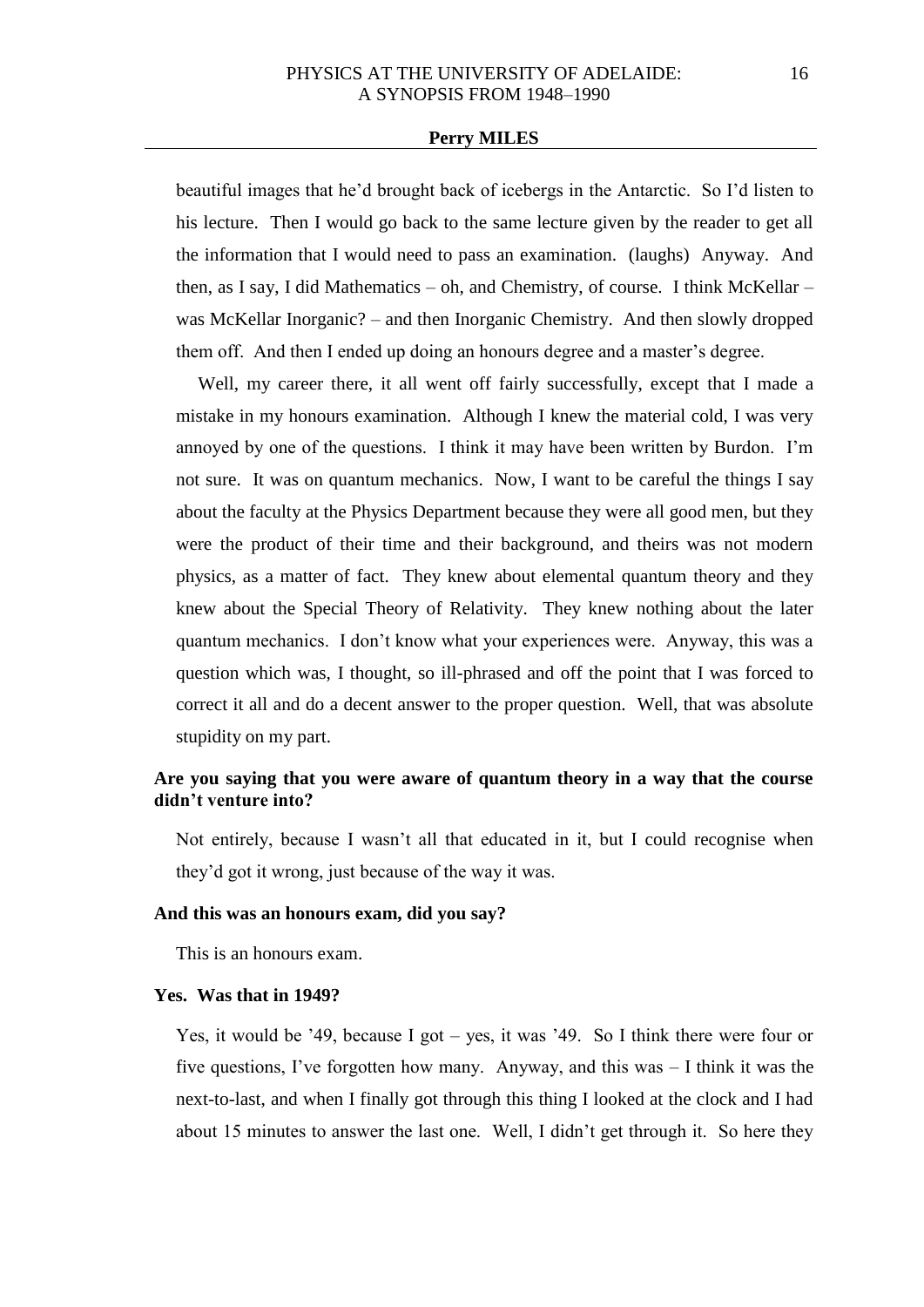were presented with an examination paper where the last one I didn't finish it and the second one they thought was all this nonsense – 'What's he talking about?' – so they  $d$ idn't give me first-class honours. Well, that really – it set me back temporarily. But again, looking back on my career, that may have been an important setback because it really energised me to do something fast. And that's the other aspect of that faculty: of course, it was their attitude. In Adelaide University and in English universities, the student is essentially left up to his own devices – or was at that stage; I don't know what they do now – to find your subject and do it, and if it succeeds you get your degree, if it fails you don't get your degree. Now, the American university – and I had graduate students over there – is quite different. In the first place, you graduate with your regular degree, you go to an advanced degree and a master's in particular or certainly a doctorate, and you are assigned a professor who makes sure that what you're going to do is going to be significant and that you've got a chance of going about it the right way, so he sort of leads you into it so that you don't waste your time, don't waste his time. That didn't happen in Adelaide, and I don't think it happened necessarily in the British universities, either. You were up to your own devices.

### **Yes. You were talking about a time when you started on a master's degree.**

Master's degree, early 1950. Right.

### **Yes. Who was your supervisor?**

Well, looking back at it  $-1$  was asked that question yesterday and I thought, 'Who the hell  $- -$ ?' Because I was never conscious of a supervisor in the way I'd become a supervisor myself, you see. It must – no, I'm pretty sure it was Huxley, because  $---$ .

### **So Huxley actually had arrived by that time?**

Oh, yes. And that's the other thing, you see. I'd done my  $---$ .

### **In fact, Huxley had arrived the year you did honours.**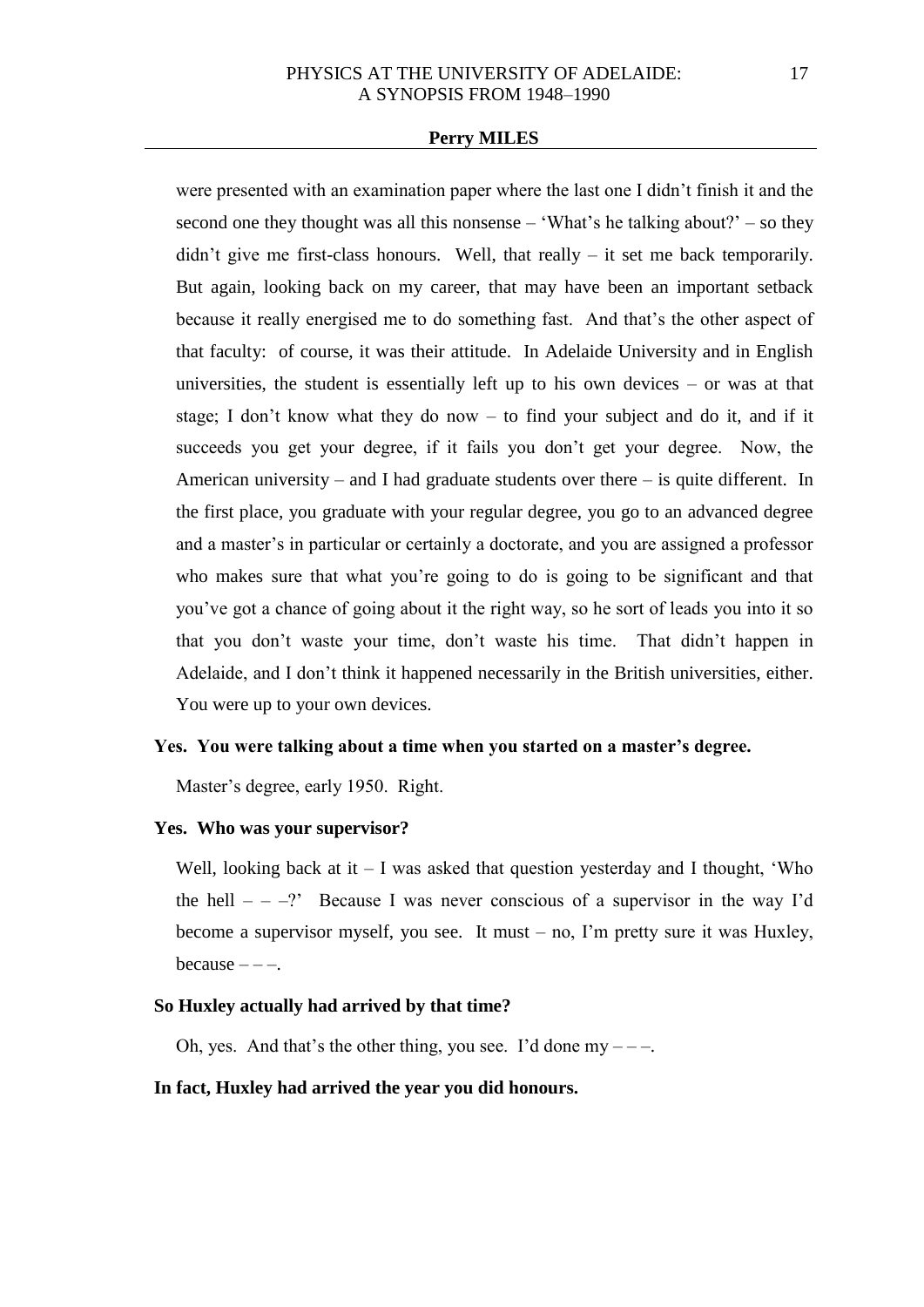Exactly. That was possibly part of the problem, my problem. No, the previous year, of course, it was Kerr Grant. Huxley had arrived. Whole new attitude to life, I suppose. And the new Chancellor was Rowe, and of course these were both out of, I guess, the weapons industry in Britain, so they were a new breed of cat. Huxley didn't know me; I didn't know him. I didn't like Burdon very much. In any case, Huxley – well, of course, he'd done all this very nice work on low-energy electrons in gases and I took my cue from that, as a matter of fact, and I developed an idea that I was going to have some fairly low-energy – well, I was going to create an electron beam, run it into a gas container, and then when the ..[stuff? 52:00] came out through the other end I was going to do an analysis and show there would be characteristic losses. So I designed this thing and it was the clunkiest, worst design I have ever made, the only time I made a bad one because I learn from my experiences. I had a triple vacuum system; I had a square box with a flat plate on top where I generated the electron beam; I had a short section of a tubular part, in which I was going to let in low-pressure gas and then it was going to come out through a hole in the end; and then it had another, symmetrical square little box. In it I used an electrostatic energy analyser – it had just appeared in the literature, so I used that – and you have a radial field and that produces a bending and so you get a spectral distribution at the exit plate and you can analyse that by changing the voltage of the plates. So that was my design. I don't think anybody ever looked at it. They certainly didn't critique it. So I tried to have it built, and I ran into a problem with the staff of the workshop there, who really didn't understand – well, they knew what I was trying to do, but they gave me the wrong information about how difficult it was to do anything. But I finally got this thing built, but before I used it I'd already made myself some calculations and realised that the scattering cross-section of this gas, because I had to have it at low pressure or it wouldn't work, the scattering cross-section was so low I was never going to get any result. Now, this took six months of my year, and nobody had ever pointed out to me the scattering cross-section or anything else – again, left to your own devices: 'Go over in the corner, do all your stuff, and it works or it doesn't work.'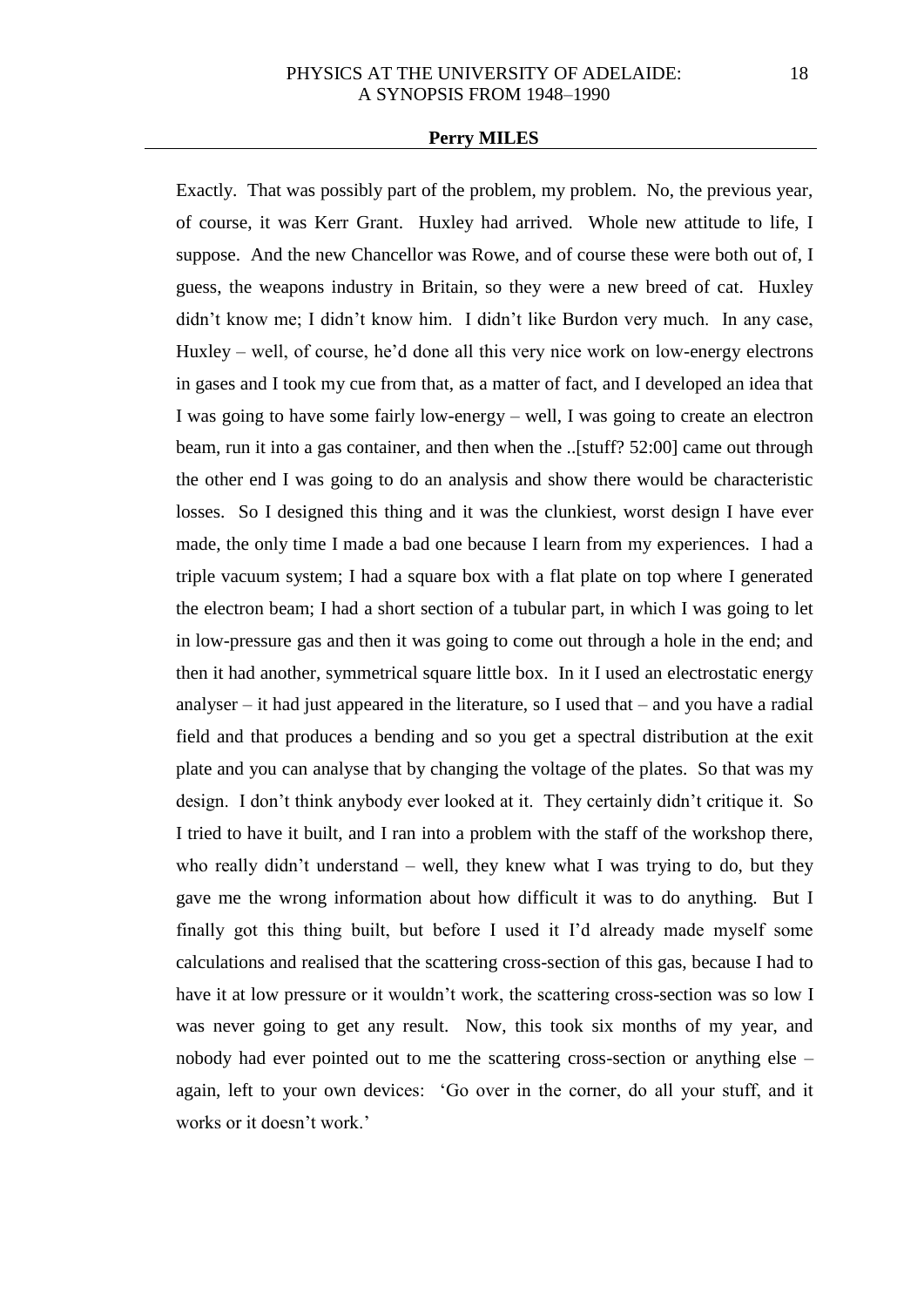Well, now I had to start again. (clock chimes) Six months in. And I again quickly read the literature and I found a German paper where somebody had measured the reflectivity of alkali halide crystals to low-energy electrons and they'd shown that there was a characteristic loss if the electron energy matched one of the levels in the alkali halide molecule, essentially, or atom, but ....[?we used a] solid. So I thought, 'Well, I can do that, and I will extend it and do half a dozen of them,' so that's what I did. But in order to do it, starting from scratch, I needed a new design, new equipment, new everything, and, 'Well, I'd better get someone to help me.' Now, Bob Crompton and Elford knew a man who was a railway clerk or a clerk in the Adelaide railways. He had his office at ground level there just opposite the government buildings. His name was Fred Crook, I'm pretty sure – you can check with Elford. Elford will know, because they were in great cahoots. Elford, as a matter of fact, in that whole era, they had equipment made for them by three people. Fred was one of them. The other two were Oliphant's two brothers, who had a glass manufacturing vacuum system. They would make oil diffusion pumps, and they made me my oil diffusion pumps.

### **Glass – from glass.**

Out of glass, yes. There'd be a little conical flask here, conical flask there, tube down there; there'd be a venturi thing. You'd boil the stuff up and there'd be oil and there'd be a two-stage pump and they'd pump the stuff out there, condense it, then pump it out again, back it would go. And I used to go to their – I think they had a place in either Hutt Street or someplace in Adelaide, and they'd be sitting there. They were nice fellows. Anyway  $---$ .

### **This was an oil pump?**

Oil. Yes.

### Not a mercury  $---?$

Oil diffusion pump. (telephone rings)

### **Yes.**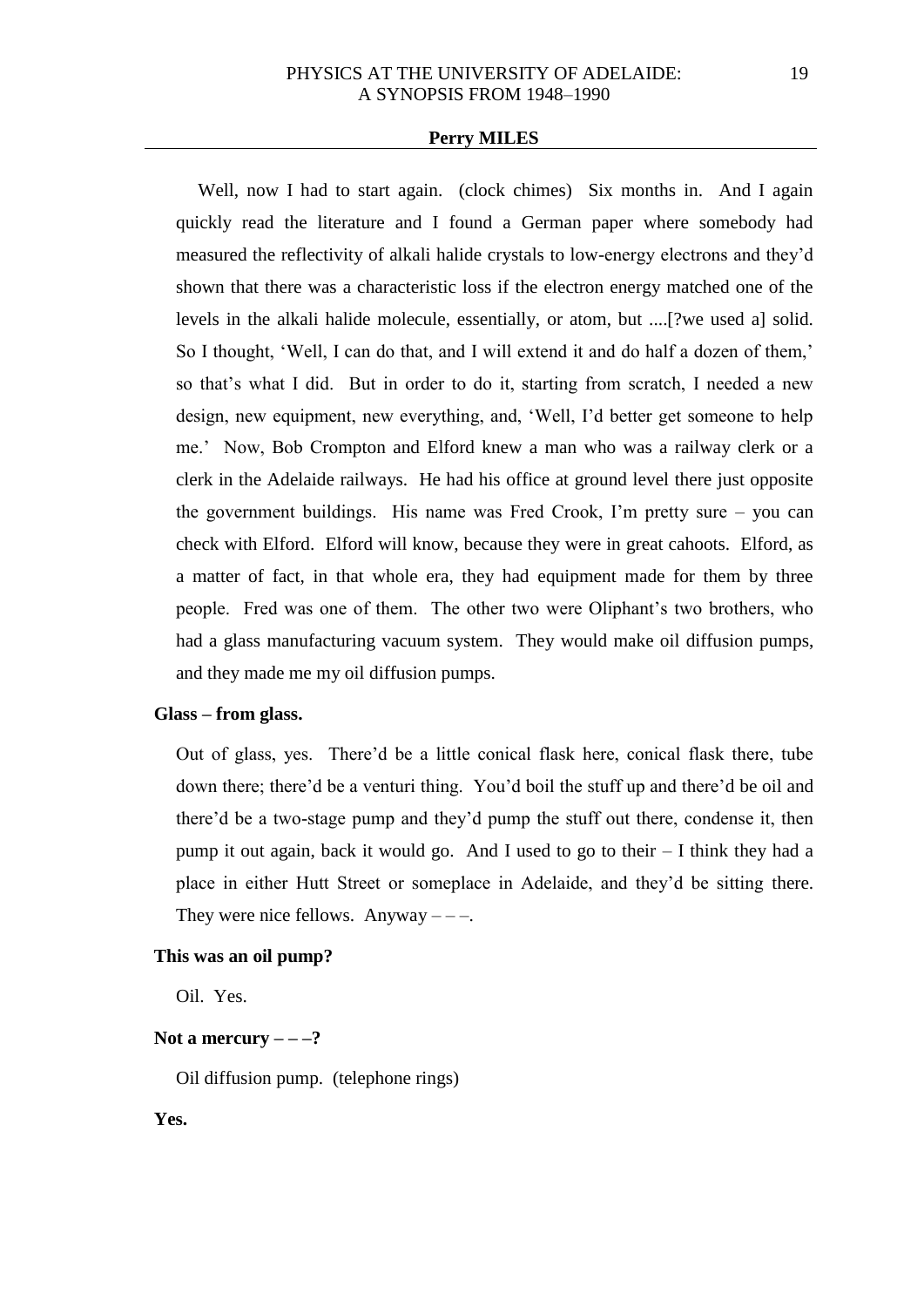So they made my pump – they made everybody's pumps in the department. Fred Crook made for the department little hydrogen mass spectrometer leak detectors, and they were a little device about that long and you'd put them in a magnet and the protons, if they appeared, would be brought around an arc – they used old magnetron magnets – and would end up to detect. So in order to detect a leak you attached this thing in part of the vacuum system and you sprayed it with hydrogen and if the hydrogen went in, if you used ions, you'd get a hydrogen ion and the leak detector would pick it up. Well, these very nice little detectors were made of brass and they fitted in with a conical tapered joint into the glass system. They were made by Fred Crook. So they said, 'He's the man. Go and he'll make your equipment for you.' So I went to talk to Fred Crook. He said, 'Yes, I will help you.' But he says, 'But I won't make your equipment. You'll make it.' That guy, I think – I get a little bit emotional about this guy – he helped me more than anybody else at Adelaide for the rest of my career, because his great interest in life was to make model engines and trains to absolute perfection. Everything worked. The little engine was this big. Everything was there, every nut, bolt, whatever, and they worked like a charm. So he had high-precision equipment. He had a flatbed Southbend lathe. He said that's the only good lathe there was, flatbed Southbend. And he taught me how to use the lathe, how to actually – how to make the bits, because you have to make a bit a very particular way, depending on what job you wanted to do.

## **This is in the Physics workshop?**

No, no, no, no. It's down at his workshop down at home.

## **An outside business.**

I would go down there in the evenings. When he went home, I would go with him and used his equipment, his workshop, night after night. And we would start out – for example, the equipment I designed, now, with my experience of all this clunk stuff, I designed what I thought was a very elegant design, which was linear. It had a first section where I generated the electrons and controlled their energies over a distance of about like that, multiple grids. And the beam came along, then it went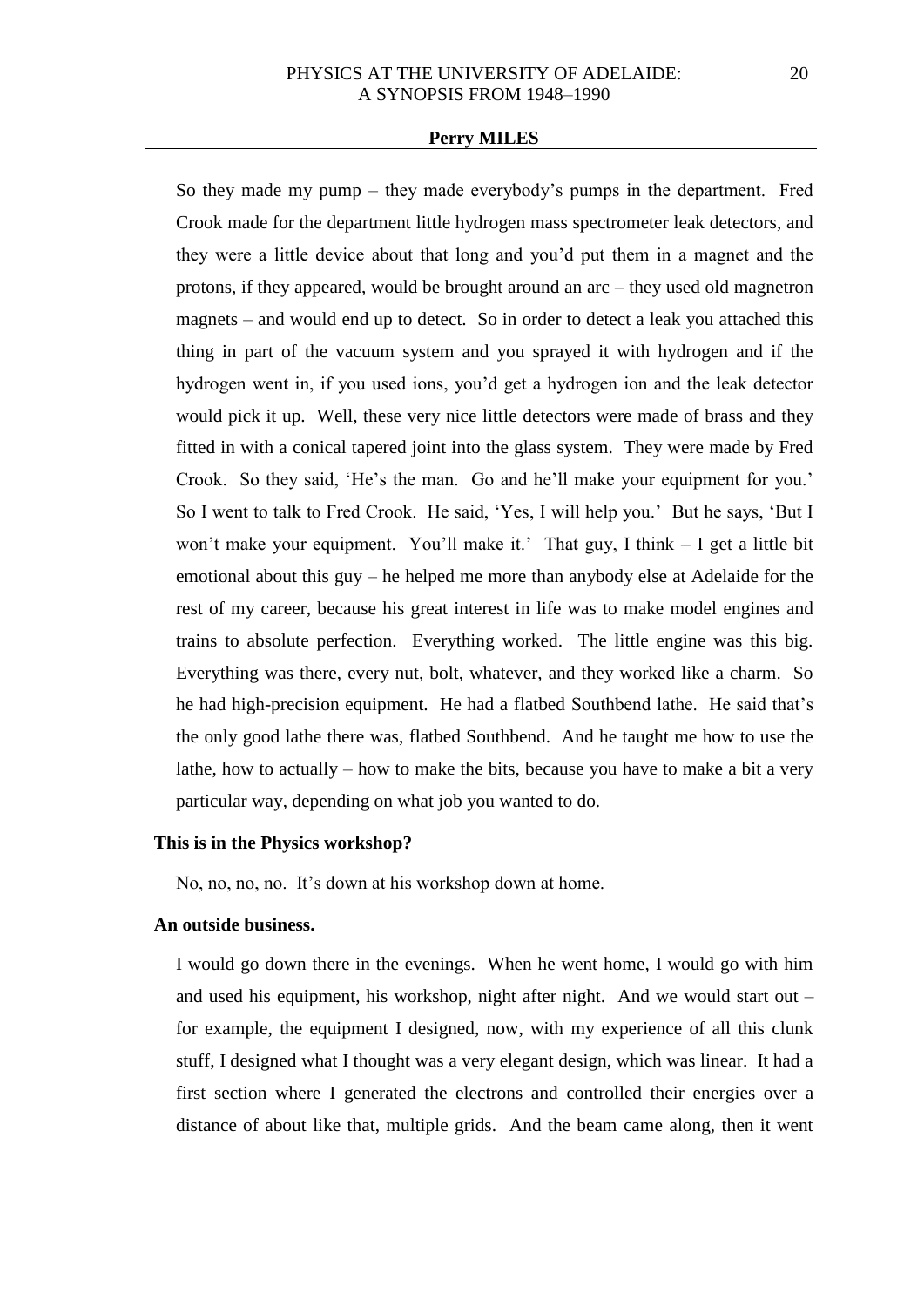into a [centre] section into which I could introduce, through a conical taper port, I could introduce the target. I could turn it in one direction and evaporate onto it the alkali halide I was interested in, then turn it around and reflect electrons – electrons would be reflected at an angle, and then I'd take what came out and in the last section I would analyse it. And I would analyse it – well, actually, no, no, it's not quite like that. The analysis was essentially built into the overall design. The energy analysis was handled by me essentially slowing down the electrons until they stopped – yes, okay, I've got the geometry right. I've got the geometry right but the function I've sort of  $\ldots$   $\ldots$   $\ldots$ 

Incidentally, that equipment may still be stuffed someplace in the Physics Department. If it is, I'd very like to get my hands on it or give it to somebody else. Anyway, it was this long cylinder. It was pumped from the centre. From the top of the centre was the piece where I put in – and what I did was I had the – the electron beam was formed this way; the source of the – ..... ...... [?]..... was in this back end. I would turn it, turn on the source, evaporate my layer, had to be very thin or you wouldn't get the electrons through it and they'd be all get charged up stuff. So then you'd turn it back again and then the beam would come down. I slowed the electrons down and then measured the current which was detected coming through  $---$ .

#### **Yes, so it's a retarding field.**

It was a retarding field. That gave me my energy analysis.

## **Yes. Then you have to differentiate that.**

Exactly. There were problems because the spectrum coming out of the hot filament was fairly broad [/brought]. I mean, it's up to what, 700 degree, 1000 degrees. Too broad. So I had to introduce plates which essentially chopped off all but the highenergy part, the sort of a tail of the distribution which came off the filament, so I could get some sort of resolution. But that worked. Again, you know, I'm keeping my fingers crossed. This was a complete design. It either works or it doesn't. Anyway, to cut a long story short, I got all this and then I had to learn to cut tapers. We would start with a block of brass like that and I would learn the saws to cut it off,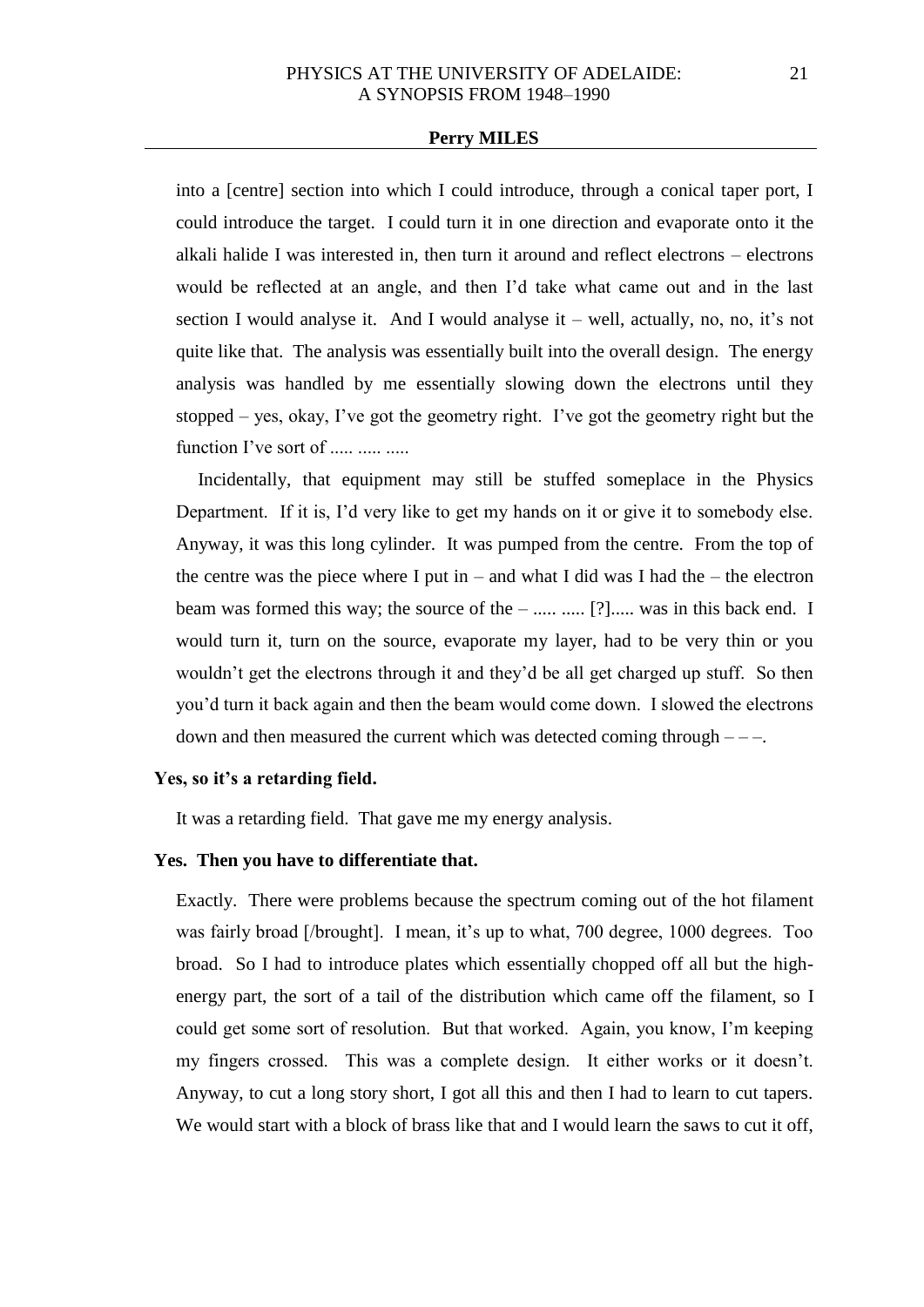and then a drill press to cut through, cut tapers in it, cut a female taper, cut a male taper to fit, everything had to be just right or you wouldn't hold a vacuum. And I made all this stuff, and by the time I'd finished I could use all his equipment. Not only that, I knew for a fact, beyond that, and I knew whatever the technicians told me in Adelaide, Imperial College, Raytheon Company, anyplace else, I knew what they could do if they wanted to and what they couldn't, and that really set me in good stead.

## **Yes. You're describing the beginning of a tradition which continued for quite a long time in Adelaide –**

It did.

### **– where students of experimental physics made things.**

Yes.

## **And then, in their careers, knew how things were made and what could be made.**

Yes. Well, I'm glad I wasn't the only one, because, as I say, that man helped me more than any of my academic professors did. He really did, because it gave me the confidence that I could do it, and when the whole thing succeeded that boosted my  $confidence --$ .

## **What's your memory of Huxley at that time?**

Well, he was a gentleman. I think he again was a man of his time. He was a very courteous man. He probably knew his field but it sort of wasn't mine. And he certainly helped me, in the sense he furthered my career by introducing me to the next level of professors that I encountered. And the same thing – now, you see, interestingly enough, they were all a combination of – they were engineers rather than physicists. They were all involved in engineering enterprises; that is, they ....[? 65:20] employed by them. So I went from Huxley to his industrial friends in London and to Willis Jackson, who was really the arbiter of what went on in physics and engineering development in the British Government for a long time. Now, he was instrumental and he deliberately sent me – I think it was unnecessary – to visit people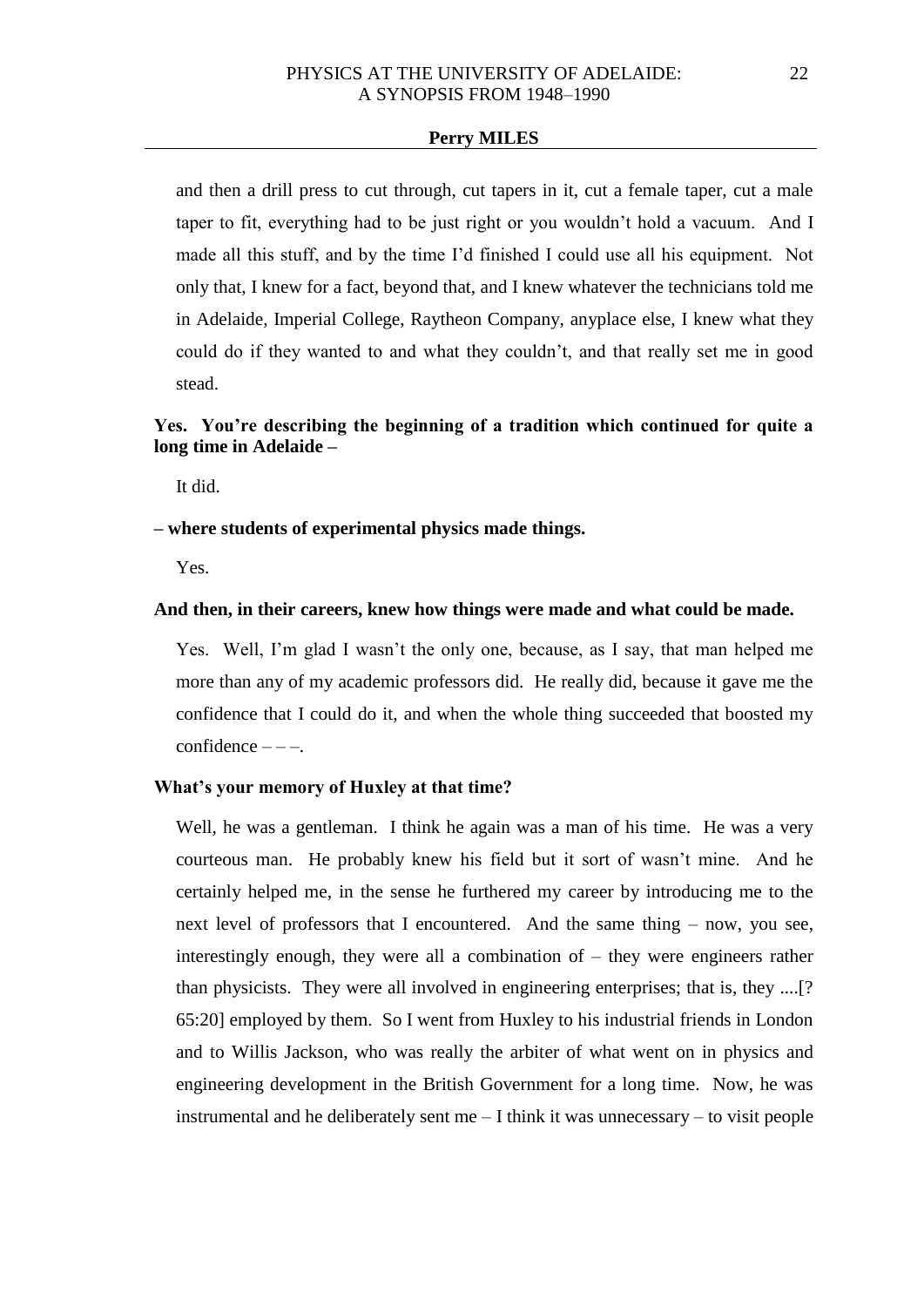like  $-$  I think it was Cockroft. The reason that he sent me was because Cockroft  $-$  I think he was up in Birmingham or someplace – he had a magnet. I had to buy a magnet for my magnetic resonance work in nonferrites in London and they didn't have anything which would serve the purpose, but instead of relying on local talent he sent me off to talk to, I think, Cockroft, who had a magnet, and they had – he had [...Wilson.... cloud chambers?] and I saw ....{?stuff]. But I think it was more for me to meet them and sort of get that experience.

# **Now, it must have been during your work on your master's project that Stan Tomlin arrived.**

He did.

### **Did he make an impact on you at all?**

No. He knew something. His was a more modern background. Well, he did have an impact in this way: I think he was the one who had a student who was a returned serviceman who started to do magnetic resonance – was it nuclear? I remember he set up an equipment which had a magnet and used microwaves. I've forgotten what his experiment was, but it didn't involve – it was a magnetic resonance experiment, essentially. And I was fascinated by that experiment. You would probably be able to find out who it was, but he was a returned serviceman.

Now, of course, that was the other aspect of my experience at Adelaide University, was in our year half the students were, as I was, immediate high school graduates used to doing paper exams with no great problem. The other half were all returned servicemen, and a lot of my friends became and the people I played lacrosse with were returned servicemen.

### **Harry Medlin was one of them.**

He certainly was, he was one of them, and of course he was going through. And Harry I liked very much – still do, of course – and then there were others. But that was an interesting year because their attitude to study was different and we young students were actually able to help a number of them because they ran into trouble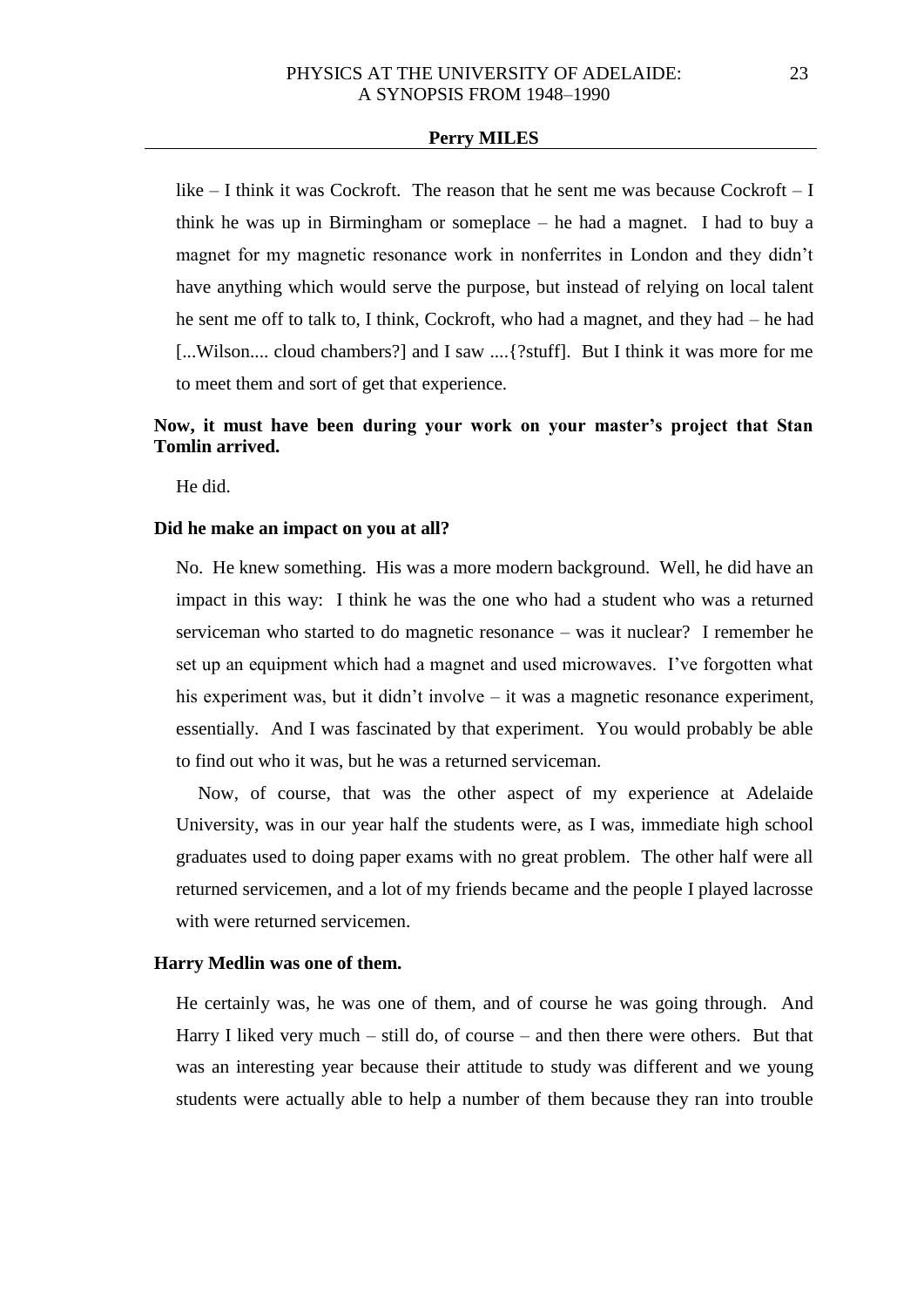sometimes in handling all sorts of questions which were posed to them, and for us it was easy. (clock chimes)

## **How did the department change during that period after Huxley arrived? It seemed to me he began the modern era of establishing a set of research groups.**

Yes, he did.

## **Did you see that happening?**

Only the first part of it. I think it must have taken longer than  $---$ . See, he came in what, the  $-$  let's see.

## **He arrived at the beginning of 1949, I think –**

Yes, that's right.

## **– which was when you were doing honours.**

Yes. Well, you see, I was only there for two years, and by the time I'd left he certainly had Crompton I think was running the – was at the electron stuff, gas.

## **Yes. The slow electron – – –.**

I don't know what Elford was running, if anything, but it was only in its formative stages, so it really wasn't established by the time I left. I wasn't conscious very much of that. I was just conscious of them as individuals.

# **Did Stan Tomlin bring a more sophisticated approach to quantum mechanics, do you think?**

He may have. But, you see, it didn't impact me because by that – now, this is the other aspect of education there which was again different in the American university. In Adelaide, if you went for an honours degree, you didn't do very much in other physics. You did physics courses. When you did your master's, you weren't expected to do anything else other than your thesis work.

### **It was just a research project, no coursework.**

It was just research. I'm not sure. I don't think I did anything more than that. No, in my honours year I decided to take Economics, first-year Economics, to get a little bit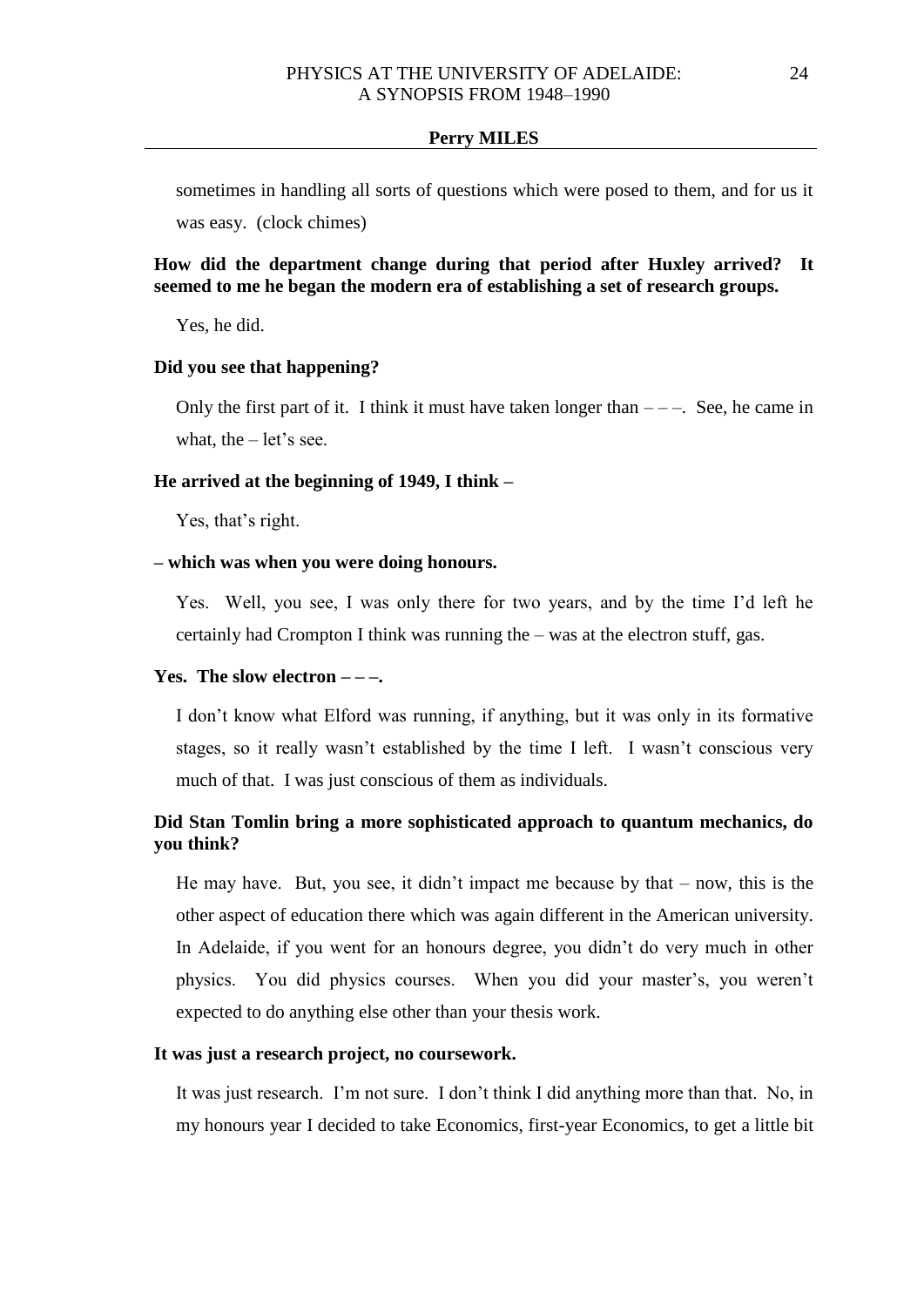of breadth. For me that was a disaster. I couldn't make head nor tail of economics. That was the only course I ever got a C on was Economics I. (laughter) These stupid, subjective questions. It wasn't objective at all, wasn't a science at all. And of course we still have these same problems with economics. I mean, even at very high levels of gurus. Anyway, no, I didn't do any coursework. So what Tomlin did or didn't do I was not conscious of. He may very well have increased the sophistication because, after all, he would have learnt a sort of generation later, pretty well.

## **Yes. What were the library resources like at that time? You talked about starting your master's project that you read articles and got ideas.**

Oh, yes. I spent a lot of my time in the Barr Smith and I found it a very good library for the sorts of things I wanted, and I've spent the rest of my life in libraries and I've been very lucky, one way or the other. MIT had an excellent library. MIT and Harvard are only separated by two miles in Cambridge and I would go up there. The thing that attracted me when I got to Massachusetts, into Cambridge Mass., was that here, first of all, there are 29 universities in the Boston area and the two dominant ones were MIT on the river and Harvard two miles away, and I would go to seminars up from there and we had a whole raft of eminent professors up there, including Van Vlack and Nic Bloembergen, who I got to know very well, and each week they would have a seminar and I would always be up there. Oh, and another ..... – Nobel laureates right, left and centre. In fact, the godchildren of my first child, they had come to – they stayed; they were both Harvard graduates – they said they never wanted to leave Cambridge because everybody came to Cambridge. There was no point in going anyplace else. (laughter) Anyway, that was interesting life.

## **Now, when I talked to Graham Elford he talked about the early days when Huxley came that Huxley established a literature reading group that met regularly.**

Yes, I think he did.

**Were you ever part of something like that?**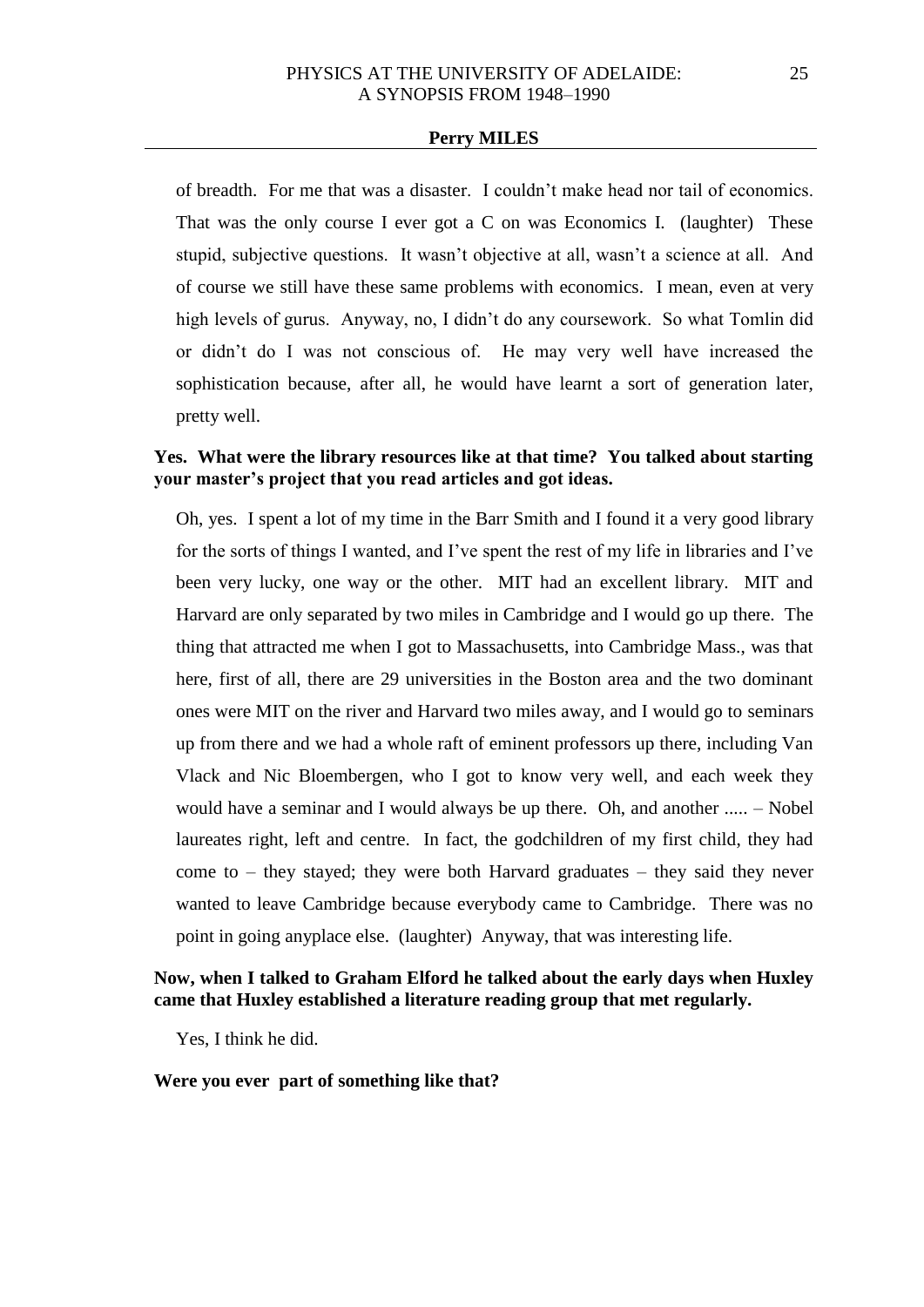I don't remember – I vaguely remember that there was a reading group. I don't think I was part of it. That must have been probably while I was doing my master's degree. If it had started before I would have known about it. But – well, as I say, I vaguely remember it but I don't  $---$ .

## **Yes. The other practice that still continues, I guess, is higher-degree students working as demonstrators, laboratory demonstrators, to undergraduate students during their project.**

I wasn't part of that.

### **You didn't do anything like that?**

But, of course, I thought that  $-$  I'm not sure whether Elford and Crompton were doing that. I had a sense that they were, but again  $---$ .

#### **Yes. The other thing that occurred was that the department would appoint cadets.**

Yes. They would, yes.

#### **I think Graham Elford became a cadet and did honours over two years.**

Yes. That's right. And there was Ziegler, he was a cadet. I don't know whether Harry Medlin – was Harry Medlin a cadet? I thought he took an extra year.

## **Harry had a complex history at that time, I think.**

Yes. Well, whatever. But yes, yes, I think it was Murray Ziegler.

### **Ziesing?**

Ziesing, was it?

### **Ziesing.**

Was it Z-I-E something or other?

#### **Yes.**

He was a cadet.

## **He finished honours in 1950.**

Yes. Well, that would be right, you see.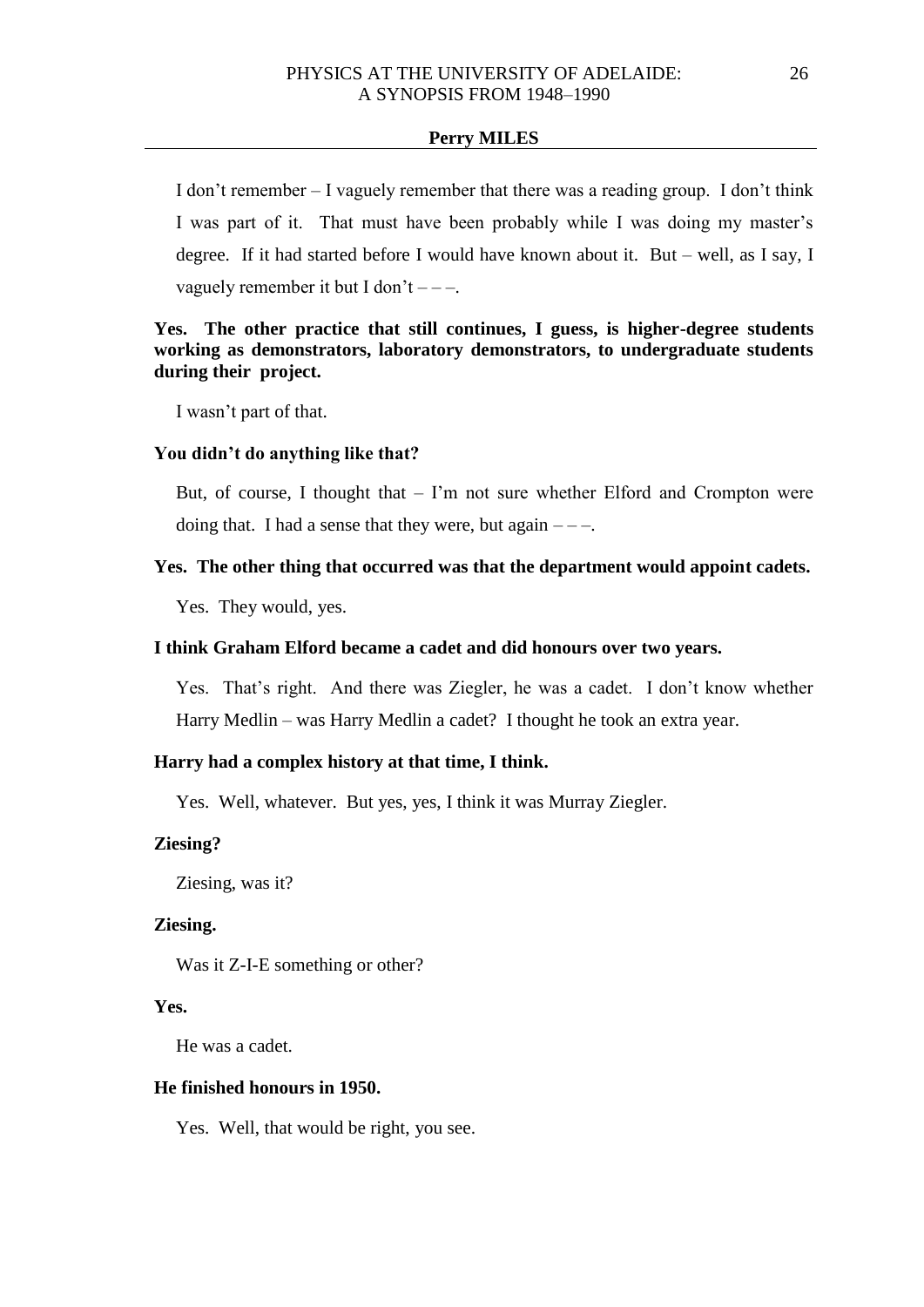#### **Same year as Harry Medlin.**

Yes. Right, exactly. Yes, well, they established that. Again, I was not part of that.

# **So what was the department like as a community at that time? You knew all the other – – –?**

Oh, I knew all of them. Definitely.

### **Knew them – did you go to morning tea with all these people?**

Yes. Yes, exactly. Sure. And each week we had what they called a 'conversazione' – we're very Italian, you see – (laughter) and that would be, I think, mid-week and we'd all have tea together and then somebody would stand up and give a talk at the conversazione. The only thing I really remember was that all the professors would be lined up in the front seats. About the only person who really couldn't stand it, couldn't stay awake, was Gordon Aitchison. He invariably fell asleep. (laughter) But he maybe had a lot of things to do. But yes, we had those. No, we were a good social group. I knew them all; they all knew me. We used to play ping-pong together. I learnt to play ping-pong with Graham Elford.

This is a brand new thought as a result of our discussion: that, hearing what you suggested that Huxley developed in his tenure, it becomes a little more obvious that I must have been fairly in what we would describe as a 'cleft' between the traditions of the past with Kerr Grant and the traditions of the future with Huxley. So I was never part of Huxley's structure. That developed the year after I left, apparently. So I was essentially left to my own devices. Now, again, looking back  $---$ .

### **What year did you leave? [78:00]**

Now, see, that's another thing. I have a history of finishing my work and leaving before anybody gave me a degree. (laughter) So I left probably February of 1951, where I'd already got, you know, a 'Yeah, it's good.' Off I went. So I was not there for the '51 academic year at all; I was already in London, already employed as a matter of fact, in I guess April or May, and all off onto my new academic work. And, incidentally, following that line of thought, I finished my work in London, I got my thesis done, I got it accepted, and off I went to America and I never collected a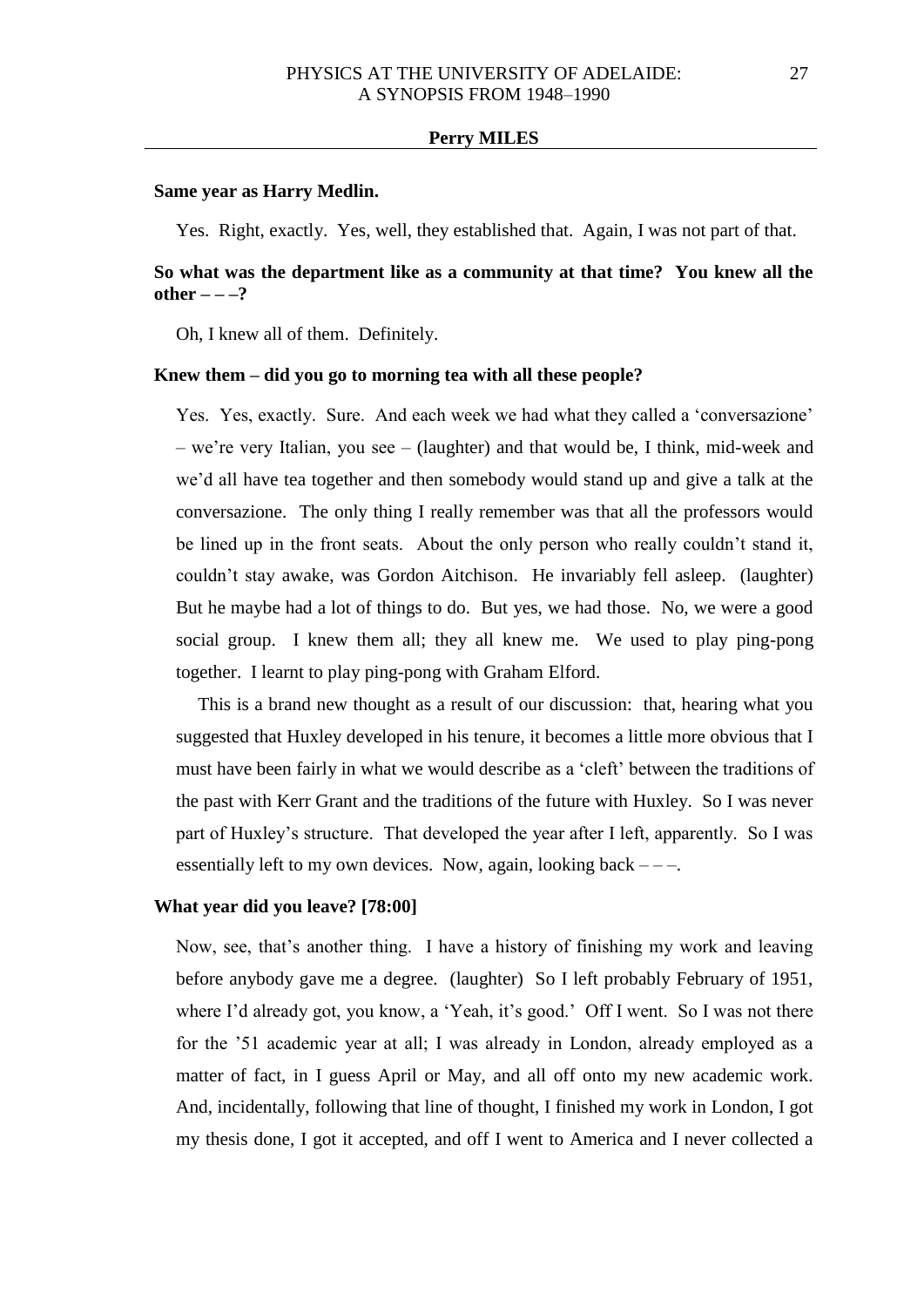degree in London, either. (laughter) No. I wasn't sticking around. So anyway, I left Adelaide early '51.

## **Yes. Could I just go back to when you were making things –**

Yes.

**– and you were telling the story of – I think you must have been saying you went to the home of a person who had his own workshop.** 

I went to  $---$ .

## **What facilities were there in the Physics Department at that time? Was there a workshop?**

Oh, there was a big workshop, had all the equipment. What it didn't have was skilled machinists. What it had were guys who were quite willing to tell me that something was impossible and would only take a month to do when in my later experience I knew what [was] first of all possible and it could have been done in a week. So they were a real hindrance to anybody who relied on them. Now, there may have been other, better ones, but the ones I interacted with were more a drag on anybody they worked for than ever they should have been.

### **Yes. How many technical people would there have been in the workshop then?**

I can't really remember. I have the vague suspicion there were about three machinists. And maybe there was probably somebody who ran it. But again Crompton would be able to fill you in on that.

## **Yes. Graham Elford tells the story of those people running essentially an illicit business building Variacs – you know, the variable transformers.**

Yes, of course, I know them. I didn't know anything about that. What I did know was they, in retrospect – well, even then I realised – they were hindering more than they were helping. And it was my great good fortune for both Graham and Crompton to introduce me to Fred Crook, who was a superb machinist and somebody who was willing to educate me.

#### **Yes. You built this equipment.**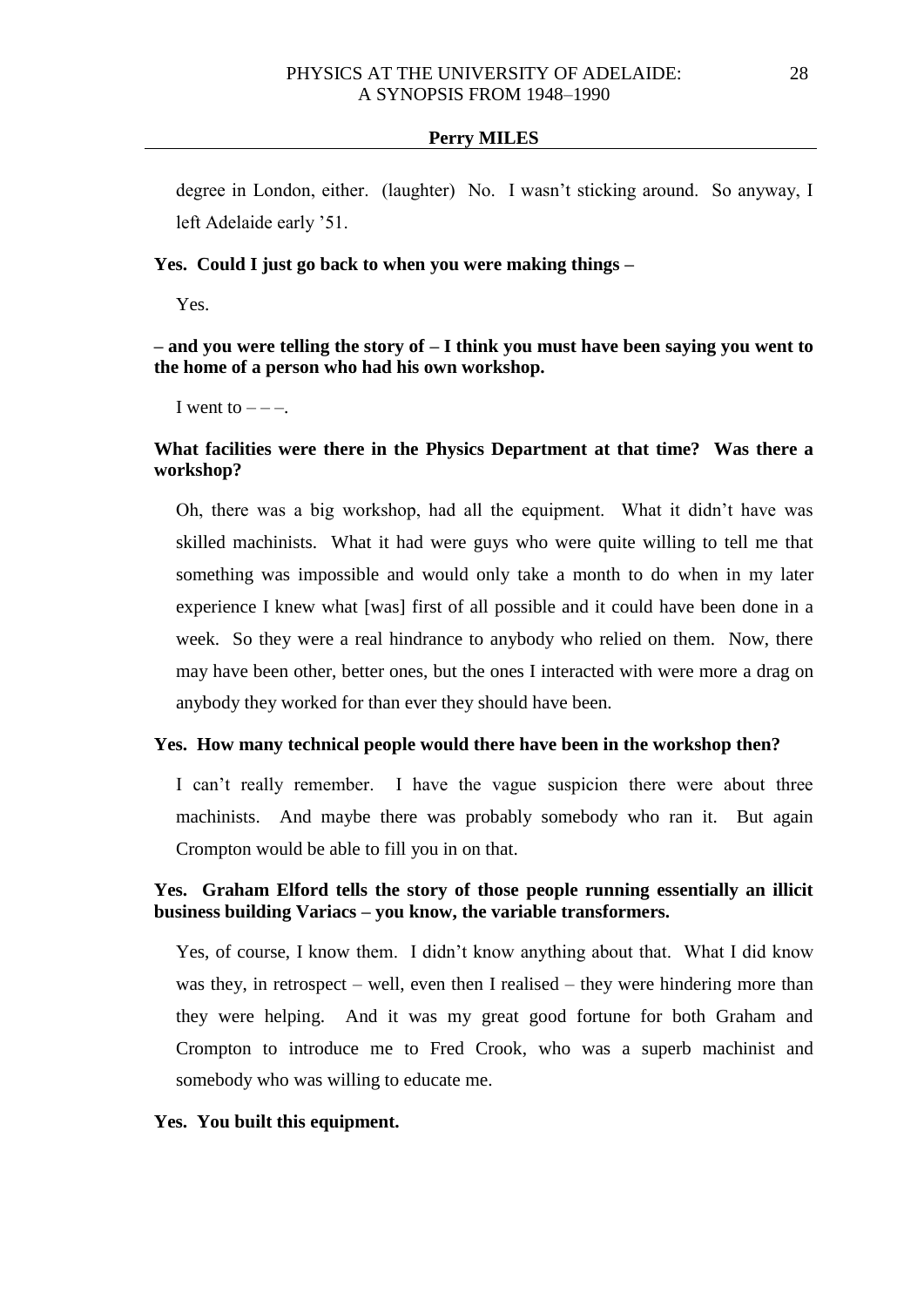Yes.

### **Where was your laboratory?**

Ah! Now, that's another story. It was on the second floor of the Physics Building, right in the middle. It was a very large room. It was the only one with a balcony in the centre of the building that overlooked the road beneath, and I got to know everybody who wanted to come out and peer and see what was going on outside. I only took up about one-third of that large room. I was on one side.

#### **Yes. Now, who else was working in that room?**

Nobody.

**Nobody. You see, that's one of the rooms where, for example, Harry Medlin established his work –**

Did he?

#### **– and there was an electron microscope in there.**

Not when I was there. Because, you see –

## **Later on.**

– he was a year – essentially, a year behind me.

### **Yes.**

Because he took two years to get his honours degree. No, I had the room to myself, except for my frequent visitors. And there was a story there which I told, somewhat to the embarrassment of Crompton and his wife, Helen. I didn't realise it should embarrass them, because it shouldn't have, because it was a very innocuous thing. As I described in my experiment I had to form a beam of electrons. Now, you can't do that at low velocity, so I had a battery pack at 800 volts – at one stage it was 1200 – 800 volts DC to get this fast beam well-defined and heading for my target area (clock chimes) before I slowed it down. So I got 800 volts just sitting there, out in the open. One day, Bob's future wife, Helen Gibson, walks across the room – very comely girl; I was distracted; I got across this 800 volts. Wham! All I could think of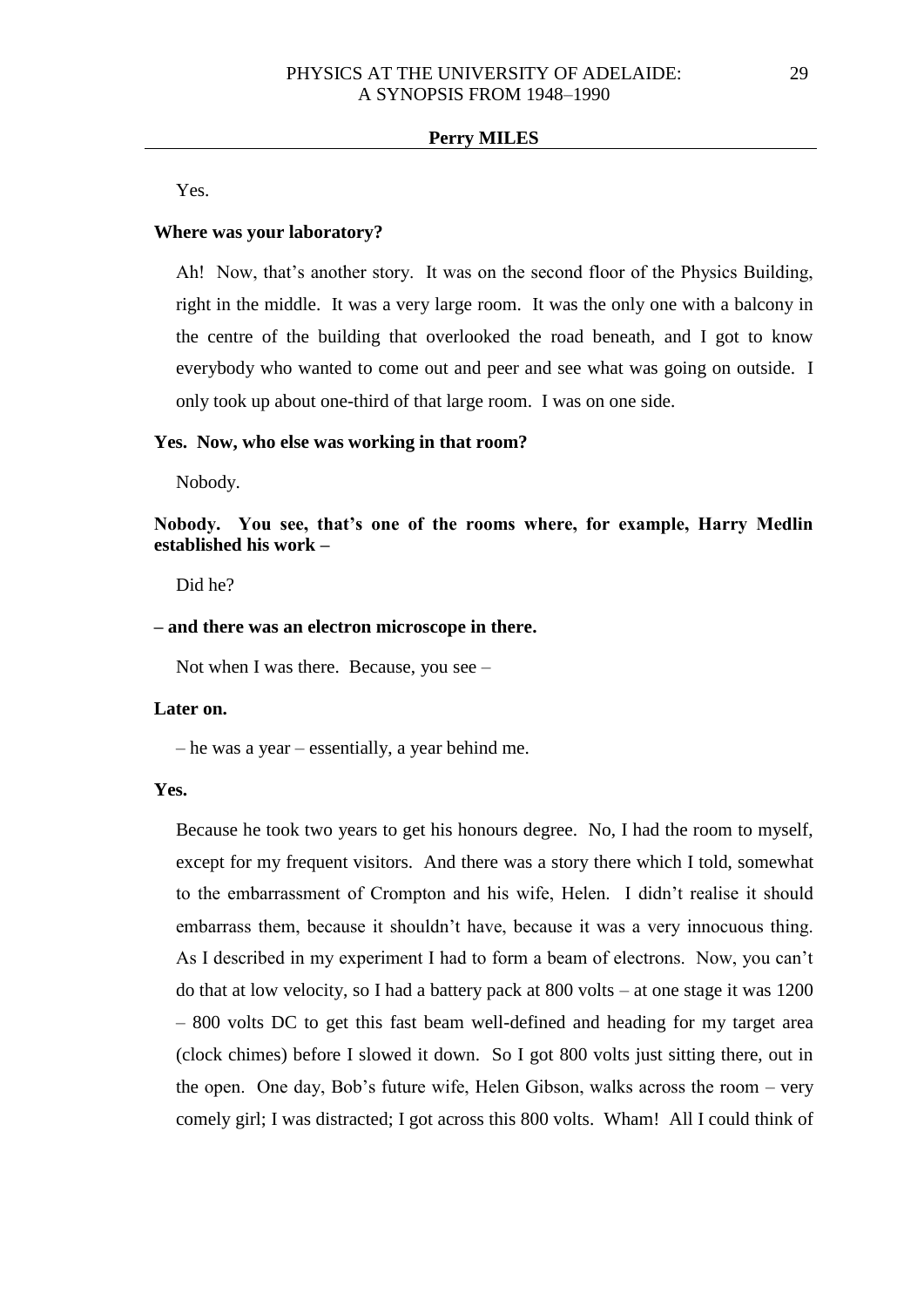was, 'Why did she hit me?' (laughter) I told this 10 years ago and they seemed to think that was a little bit strange. But anyway, that's what happened. That's where my lab was. Now, I was up there, working away on the  $11<sup>th</sup>$  day of the  $11<sup>th</sup>$  month of 1950, when I got my first positive result. I was following the current as a function of voltage or a function of retardation, and it was nowhere near zero, and it started to come down and went through a minimum and went up again. That's ..... ....[?]. So from the  $11<sup>th</sup>$  November I quickly went through about half a dozen more – I think it was about half a dozen – different alkali halides and plotted them all out, and that was the essential basis of my thesis.

## **Then you wrote up and left in the following February.**

Exactly. 'To hell with them!' Off I went. (laughter) But you asked about the library. Very important place. The library had all I found that I needed. They were largely modern periodicals that I was after, and I found everything I wanted there. I was again fortunate at MIT: they had an excellent library and I spent a lot of time down there. And then I'll tell you a quite remarkable coincidence. When I was working at Raytheon and developed this beautiful zinc selenide, I wrote a survey article, 'Infrared materials' – it's in the literature – and when you look at the things I wrote I always took great pains to accurately define the history of where it was, where we went through and where we got to, and in this case I went right back to the beginning of infrared materials, and it goes back certainly hundreds of years. They didn't know they were infrared, but they were heat: heat would get transmitted through these things like rock salt. And there was a development of the science and it took place – I think it was – let me think – it must have been in about 1790 or something or other. I'd have to go back now, I've forgotten what it is. I came across three articles that had been published in that year – one in the Franklin Institute of Philadelphia, one in an Italian magazine and the third one was in the British – the leading – maybe it was Phil. Mag. or something or other – way, way, way back. So I got the references, and there was a library in the air force Cambridge research. Now, there's an air force base outside of Boston that's called AFCRL – Air Force Cambridge Research Laboratory.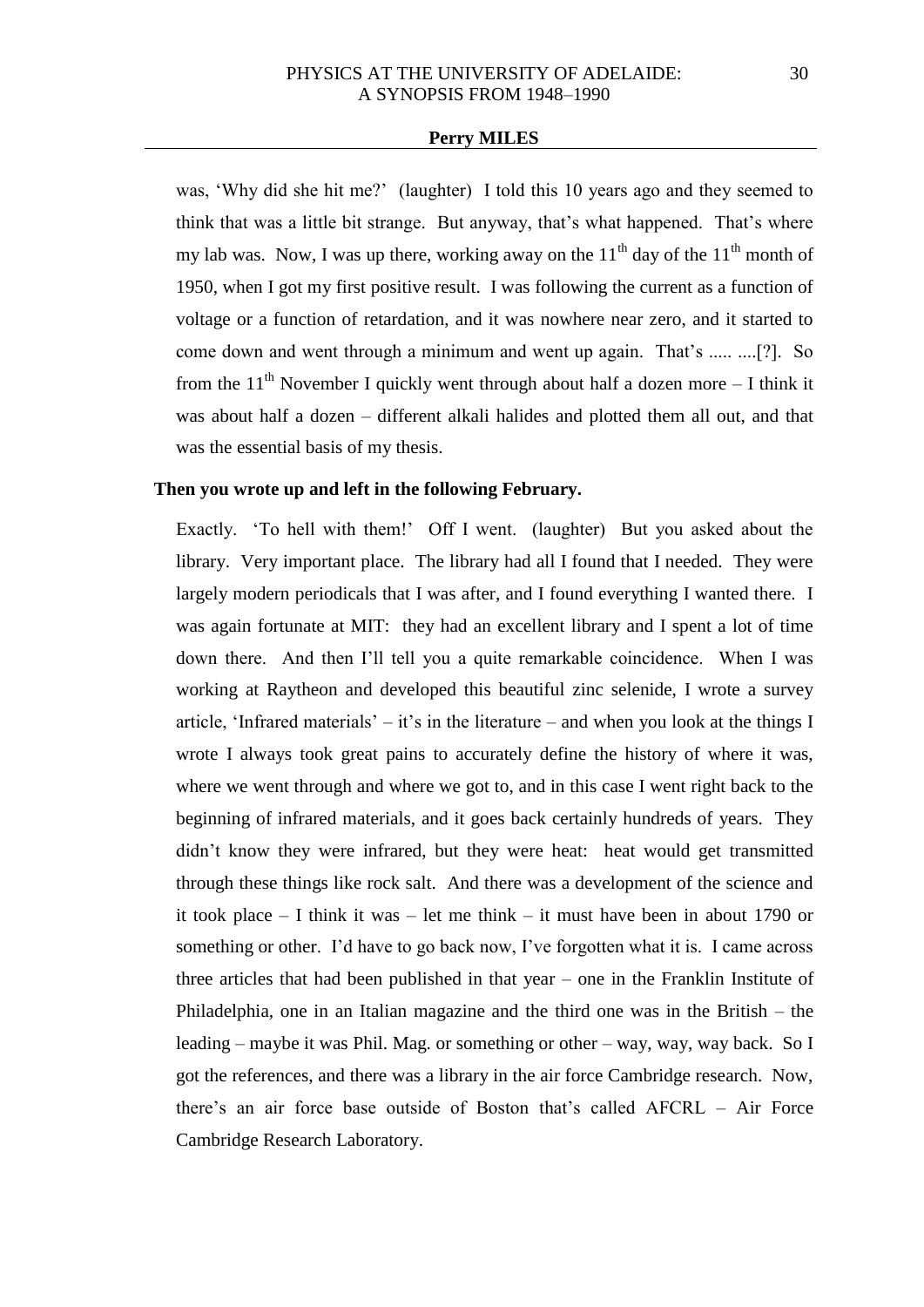#### **Yes.**

They had a little library there. It was a miniscule library. You wouldn't believe it, but those three articles from sort of 150 years ago, they were all there and I thought it was wonderful and I read them all. I couldn't read Italian well – well, I could read it well enough to understand what was going on.

## **Yes. Now, when you were a student here in Adelaide and going to the library –**

Yes, sure.

# **– and you'd read a journal article, did you make notes? These are the days before photocopiers.**

All notes.

## **Did you write off to the authors for a copy?**

No, no, no, no, no. No, no. There wouldn't be time for it anyway, the way I worked. No; I simply wrote notes. And I don't now whether there were photocopies there or not. I suspect not. I remember doing – no, there weren't. I did photocopying – well, there may have been. My memory might be at fault. I know there were photocopies in the library at Imperial College, because I used to get these things and they would photograph them on 35 millimetre and then they'd print me up the things, and you'd have a curled-up piece of paper, hard copy, really hard, and you'd have to sort of spread it out to see what was there. But I can't remember anything of that at Adelaide. I think I simply took notes. It would have been the sensible thing to do. I'm pretty sure that I certainly didn't. There weren't photocopiers, and I don't remember ever asking anybody to copy anything, so I think I simply wrote the notes and went on from there. Not that there were very many articles. All I needed was one.

### **Well, Perry, I think probably we should stop there.**

Well, okay, if that's  $---$ .

## **Thank you very much for your time.**

Not at all.